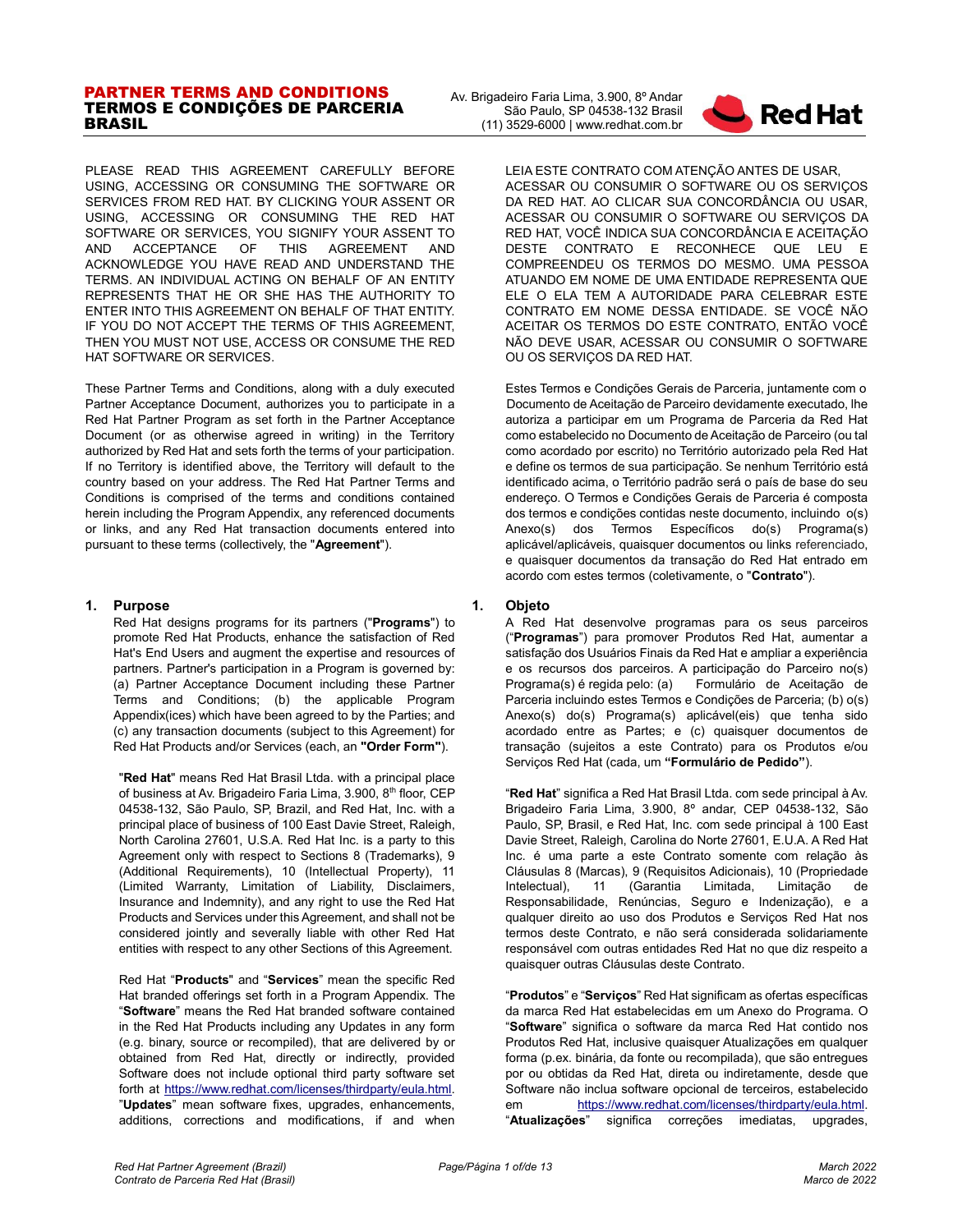available. Red Hat and Partner are collectively referred to as the "**Parties**" and may be referred to individually as "**Party**". "**End User**" is defined in the Program Appendix.

#### **2. Programs, Application Process, and Acceptance**

Program Appendices and Program Guides may be amended by Red Hat at the time of renewal of the applicable Program Appendix, provided if you do not agree with the terms of the new Program Guide, you may elect not to renew the applicable Program Appendix in accordance with the terms of such Program Appendix. Your election to renew a Program Appendix following Red Hat's notice to you of the amended Program Appendices and Program Guides constitutes your acceptance of such amended Program Appendices and Program Guides. Any such amended Program Appendices and Program Guides will apply from and after the date of renewal of the applicable Program Appendix. Unless otherwise agreed in writing, any subscriptions for Red Hat Products or Services purchased under a Program Appendix will commence upon the earlier of (a) the first use of such Product or Service, (b) the purchase date of such Product or Service or (c) the commencement date set forth in the Order Form.

# **3. Affiliate Authorizations**

Partner's Affiliate(s) may participate in a Program only upon (a) approval by Red Hat, including with regard to Program level and credit terms, and (b) execution of a written participation agreement with Red Hat or its Affiliate(s) to bind the Partner Affiliate to this Agreement. "**Affiliate**" means an entity that owns or controls, is owned or controlled by, or is under common control or ownership with a Party, where "control" is the possession, directly or indirectly, of the power to direct or cause the direction of the management and policies of an entity, whether through ownership of voting securities, by contract or otherwise.

# **4. Territory**

Partner may participate in the Program(s) only in the Territory designated in this Agreement. Red Hat and Partner may elect to expand the Territory, add Affiliates and/or establish different terms and conditions (e.g. currency, taxes, entities, etc.) by mutual agreement, which may take the form of a Partner Acceptance Document or written participation agreement subject to this Agreement.

# **5. Fees**

Fees, if applicable, will be as indicated in each appropriate Program Appendix and/or Order Form, and will be due and payable as set forth in such Program Appendix or Order Form subject to this Agreement. All amounts owed under the Agreement are to be paid as stated in Red Hat's Invoice.

melhorias, acréscimos, correções definitivas e modificações do software, se e quando disponíveis. A Red Hat e o Parceiro são denominados coletivamente como "**Partes**" e poderão ser denominados individualmente como "**Parte**". "**Usuário Final**" é definido no Anexo do Programa.

# **2. Programas, Processo de Aplicação e Aceitação**

Anexos do Programa e Guias do Programa poderão ser alterados pela Red Hat no momento da renovação do Anexo de Programa aplicável, desde que caso você não concorde com os termos do novo Guia do Programa, você poderá optar em não renovar o Anexo do Programa aplicável de acordo com os termos de tal Anexo do Programa. Sua opção de renovar um Anexo do Programa após o aviso da Red Hat sobre os Anexos do Programa e Guias do Programa alterados constitui sua aceitação de tais Anexos do Programa e Guias do Programa alterados. Quaisquer destas alterações aos Anexos do Programa e Guias do Programa serão aplicáveis a partir e após a data de renovação do Anexo do Programa aplicável. Salvo acordo em contrário por escrito, quaisquer subscrições para Produtos ou Serviços Red Hat comprados no âmbito de um Anexo do Programa iniciarão após o que for anterior ao seguinte (a) ao primeiro uso de tal Produto ou Serviço, (b) a data da compra de tal Produto ou Serviço ou (c) data inicial estabelecida no Formulário de Pedido.

# **3. Autorizações para Afiliadas**

A(s) Afiliada(s) do Parceiro poderá(rão) participar em um Programa apenas mediante (a) aprovação pela Red Hat, inclusive com relação ao nível do Programa e termos de crédito, e (b) assinatura de um contrato de participação por escrito com a Red Hat ou com a(s) sua(s) Afiliada(s) para legalmente vincular a Afiliada do Parceiro a este Contrato. "**Afiliada**" significa uma entidade que seja proprietária ou controle, seja de propriedade ou controlada por, ou esteja sob controle comum ou propriedade de uma das Partes, onde "controle" significa a detenção, direta ou indireta, do poder de dirigir ou provocar a direção do gerenciamento e políticas de uma entidade, seja através da propriedade de ações com direito a voto, por contrato ou por qualquer outra forma.

# **4. Território**

O Parceiro poderá participar do(s) Programa(s) apenas dentro do Território designado neste Contrato. A Red Hat e o Parceiro poderão decidir em expandir o Território, adicionar Afiliadas e/ou estabelecer termos e condições diferentes (p. ex. moeda, tributos, entidades, etc.) mediante acordo mútuo, que poderá ser em forma de um Formulário de Parceria ou de contrato de participação por escrito sujeitos a este Contrato.

# **5. Taxas**

As Taxas, quando aplicáveis, serão conforme indicadas em cada Anexo do Programa e/ou Formulário de Pedido adequado, e serão devidas e pagáveis conforme estabelecido em tal Anexo do Programa ou Formulário de Pedido sujeitos a este Contrato. Todos os montantes devidos nos termos deste Contrato serão pagos conforme indicado na Fatura da Red Hat.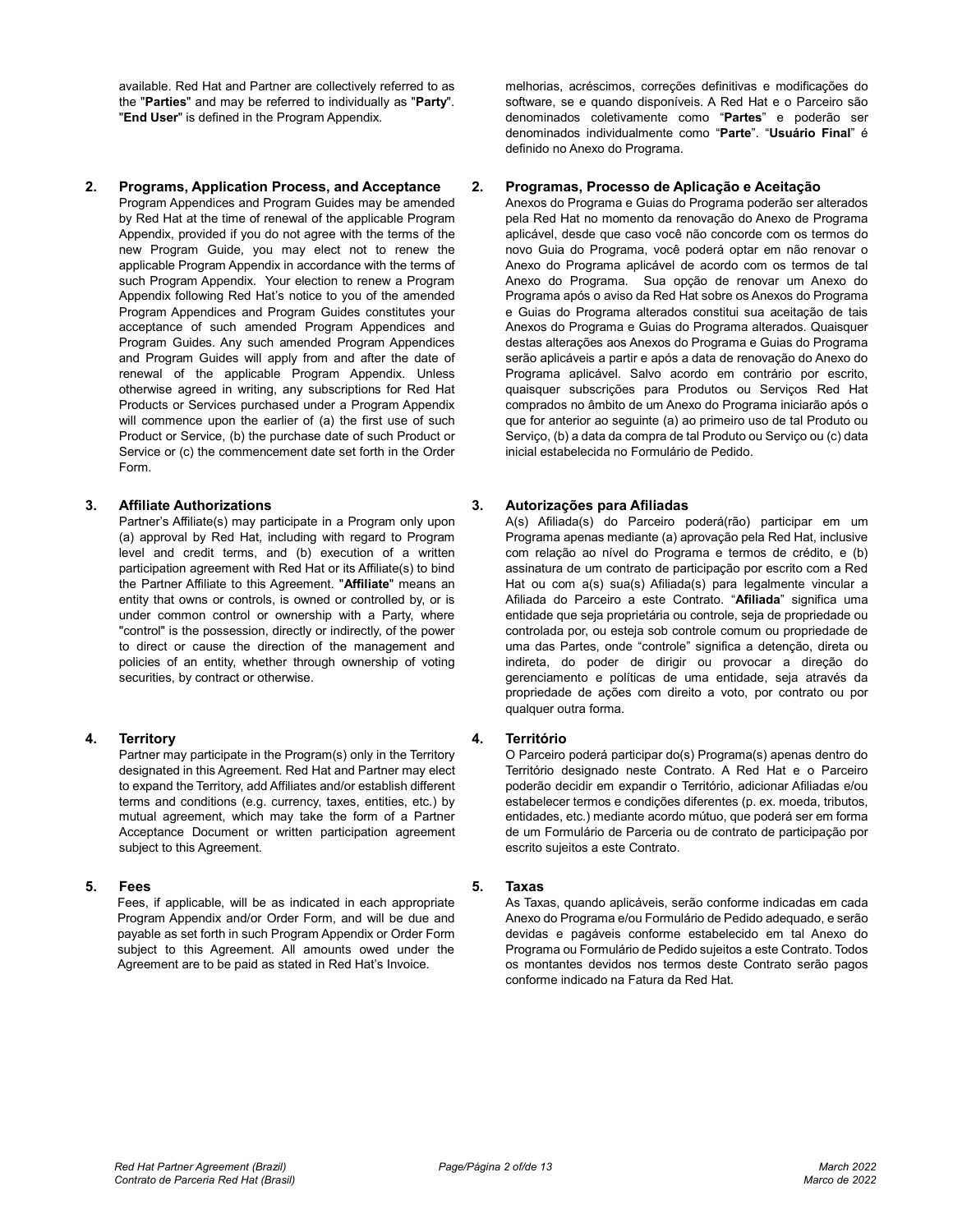#### **6. Billing, Payment and Taxes**

If Partner acquires Red Hat Products and/or Services directly from Red Hat, Red Hat will invoice Partner as set forth herein and may require receipt of a purchase order for any amounts due to Red Hat; provided, however, that any terms contained in a purchase order will not amend, supplement or modify the terms of this Agreement or be binding on Red Hat. Partner must pay all sums due to Red Hat either (a) net thirty (30) days from the date of invoice if Red Hat has approved Partner for such credit terms or (b) if Partner has not been approved for net thirty (30) day credit terms, then on a prepaid basis, in each case without regard to when or whether Partner collects payment from its customer(s). Partner will reimburse Red Hat for all costs and expenses incurred by Red Hat in connection with the collection of overdue amounts, including without limitation reasonable attorneys' and/or legal fees. All amounts payable include Taxes. Partner will pay to Red Hat, in addition to any amounts due to Red Hat for Red Hat Products or Services, an amount equal to any Taxes arising from or relating to this Agreement that are paid or payable by Red Hat unless Partner presents Red Hat with a valid tax exemption or resale certificate. "**Taxes**" means any form of taxation, levy, duty, charge, contribution or impost of whatever nature and by whatever authority imposed, exclusive of any taxes based on the net income of Red Hat. In the event of a cross-border transaction, if Partner is required under any applicable law or regulation, domestic or foreign, to withhold or deduct any portion of the payments due to Red Hat, then the sum payable to Red Hat will be increased by the amount necessary for Red Hat to receive an amount equal to the sum it would have received had no withholdings or deductions been made. The Parties will work together in good faith to minimize adverse tax consequences created by cross-border transactions. Any payments more than thirty (30) days past due will be subject to a late fee of one and one-half percent (1½%) per month, or the maximum rate allowable by law, whichever is less.

# **7. Verifications**

During the Term and for at least two (2) years thereafter, Partner will keep and maintain commercially reasonable written records regarding Partner's use and distribution of the Red Hat Products and Services and business activities related to the Program(s) ("**Records**"). Red Hat may, at its own expense, verify the Records to determine Partner's compliance with this Agreement. This verification may take the form of requests for information, documents or records (to which Partner will respond promptly), on-site visits (for which Partner shall grant Red Hat the requisite access), or both. The Parties will act reasonably and cooperate with each other in respect of such verifications. Any on-site visit will occur during regular business hours, and will not interfere unreasonably with Partner's business. For an on-site visit, Red Hat will give Partner at least thirty (30) day's prior written notice.

#### **6. Faturamento, Pagamento e Impostos**

Se o Parceiro adquirir Produtos e/ou Serviços Red Hat diretamente da Red Hat, a Red Hat faturará o Parceiro conforme estabelecido neste documento e poderá exigir o recebimento de um pedido de compra referente a quaisquer valores devidos à Red Hat; desde que, entretanto, quaisquer termos contidos em um pedido de compra não alterarão, complementarão ou modificarão os termos deste Contrato nem vincularão legalmente a Red Hat. O Parceiro deverá pagar todas as quantias devidas à Red Hat ou (a) em até 30 (trinta) dias a partir da data da emissão da fatura/nota fiscal se a Red Hat tiver aprovado o Parceiro para tais termos de crédito ou (b) caso o Parceiro não tenha sido aprovado para os termos de crédito em até 30 (trinta) dias, então de forma pré-paga, em cada caso sem que seja levado em consideração quando, ou se, o Parceiro recebe o pagamento do(s) seu(s) cliente(s). O Parceiro reembolsará a Red Hat por todos os custos e despesas incorridas pela Red Hat relacionadas à cobrança de quantias vencidas, incluindo sem limitações os honorários advocatícios e/ou custas judiciais razoáveis. Todos os valores devidos incluem Impostos. O Parceiro pagará à Red Hat, além de quaisquer quantias devidas à Red Hat para Produtos ou Serviços Red Hat, um valor equivalente a quaisquer Impostos decorrentes de ou relacionados a este Contrato que são pagos ou devidos pela Red Hat, a menos que o Parceiro apresente um certificado válido de isenção fiscal ou de revenda à Red Hat. "**Impostos**" significa qualquer forma de tributação, tributo, obrigação, cobrança, contribuição ou imposto de qualquer natureza e imposto por qualquer autoridade, e não incluem quaisquer impostos baseados na receita líquida da Red Hat. No caso de uma transação internacional, caso seja exigido que o Parceiro, nos termos de qualquer lei ou regulamentação aplicável, doméstica ou estrangeira, retenha ou deduza qualquer porção dos pagamentos devidos à Red Hat, então a quantia devida à Red Hat será aumentada pelo valor necessário para que a Red Hat receba um valor equivalente ao montante que teria sido recebido caso não tivesse sido efetuada nenhuma retenção ou dedução. As Partes colaborarão de boa fé para minimizar as consequências fiscais adversas criadas por transações internacionais. Quaisquer pagamentos em atraso por mais de 30 (trinta) dias serão sujeitos a uma multa por atraso de 1,5% (um e meio por cento) ao mês, ou o maior valor possível permitido por lei, qualquer que seja valor menor.

#### **7. Verificações**

Durante a Vigência e por pelo menos 2 (dois) anos consecutivos, o Parceiro manterá e conservará registros comercialmente razoáveis e por escrito relacionados ao uso e à distribuição pelo Parceiro dos Produtos e Serviços Red Hat e das atividades comerciais relacionadas ao(s) Programa(s) ("**Registros**"). A Red Hat poderá, às suas próprias despesas, verificar os Registros a fim de determinar a conformidade do Parceiro com este Contrato. Esta verificação poderá assumir a forma de solicitações de informações, documentos ou registros (às quais o Parceiro atenderá imediatamente), visitas no local (para as quais o Parceiro concederá o acesso necessário), ou ambos. As Partes agirão com bom senso e cooperarão, uma com a outra, em relação a estas verificações. Quaisquer visitas no local irão ocorrer durante o horário comercial normal, e não interferirão de forma irrazoável com os negócios do Parceiro. Para visitas no local, a Red Hat dará aviso prévio por escrito de pelo menos 30 (trinta) dias.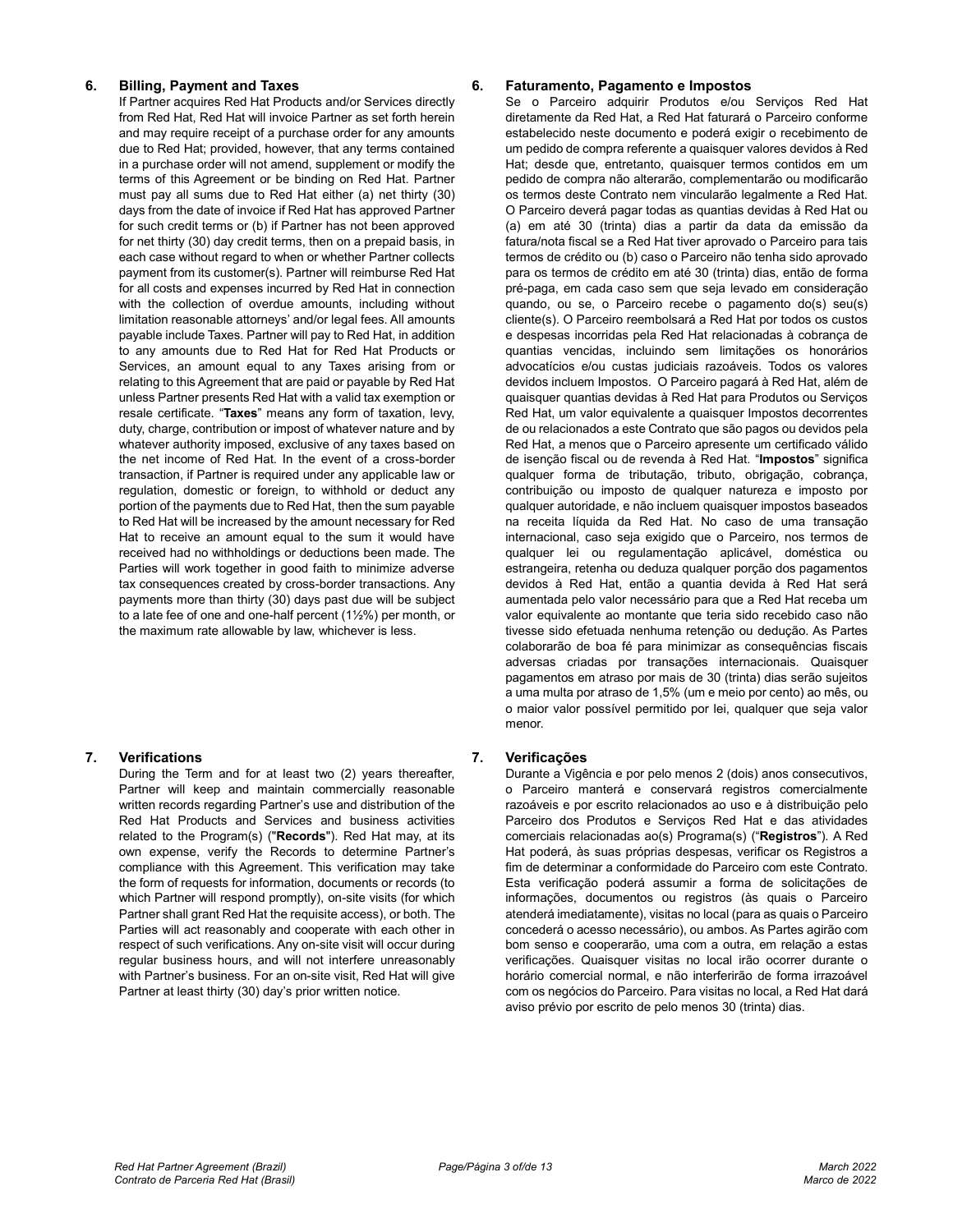# **8. Trademarks**

**8.1** The term "**Red Hat Marks**" means the trademarks, whether registered or not, owned by Red Hat or a Red Hat Affiliate that are set forth in an applicable Program Appendix. Red Hat grants Partner a non-exclusive, non-transferable, royalty-free, revocable license in the Territory and during the Term to use the Red Hat Marks solely in connection with the marketing and distribution of Red Hat Products and/or Services as permitted in this Agreement, without the right to sublicense.

Partner agrees to use the Red Hat Marks only as stated in this Agreement, and in doing so, to follow the standards of quality established by Red Hat and to adhere to the trademark usage quidelines found found at: <http://www.redhat.com/about/corporate/trademark/guidelines> as amended from time to time and any other trademark terms contained in a Program Appendix (the "**Red Hat Trademark Guidelines**"). Any other use of Red Hat Marks is not permitted. Partner will provide Red Hat with representative samples of the use of Red Hat Marks contained within any materials including web pages, marketing, advertising, promotional and collateral materials ("**Promotional Materials**").

**8.2** All goodwill created by the use of the Red Hat Marks by Partner is for the sole benefit of, and accrues to Red Hat. Partner acquires no right, title or interest in Red Hat Marks or the goodwill associated with them, other than the right to use Red Hat Marks in accordance with this Agreement. Partner will not challenge the validity of Red Hat Marks, nor assist anyone in challenging their validity. Partner agrees not to make any application to register any Red Hat Mark or any domain names containing a Red Hat Mark, and not to use or register any trade name, trademark, service mark, slogan, logo or domain name that is confusingly similar to, or a reference to, any Red Hat trade name, trademark or service mark during or after the Term of this Agreement. Partner may not disparage Red Hat, Red Hat Marks or Red Hat Products and Services.

# **9. Additional Requirements**

**9.1** Red Hat reserves all rights not expressly granted in this Agreement and all rights not expressly granted to the Red Hat Products and Services (including rights under any trademarks, copyrights, patents, or other intellectual property of Red Hat). Partner will not use Red Hat Products or Services to create an offering competitive with Red Hat, directly or indirectly, or unless specifically permitted in this Agreement, for the benefit of any other person or entity or permit any third party to make such use. If Red Hat determines that any of the Red Hat Products or Services is being used (in whole or in part) by Partner in any way to (a) avoid paying fees that would otherwise be due hereunder, (b) provide Services to third parties outside of the scope of a Program or (c) create revenue without payment of fees to Red Hat, Red Hat may immediately suspend performance and/or terminate this Agreement and any Program, and reserves its rights to exercise any and all legal and equitable remedies available to it.

# **8. Marcas**

**8.1** O termo "**Marcas Red Hat**" significa as marcas, registradas ou não, que são de propriedade da Red Hat ou de uma Afiliada da Red Hat que são estabelecidas em um Anexo de Programa aplicável. A Red Hat concede ao Parceiro uma licença não exclusiva, intransferível, livre de royalty e revogável no Território e durante a Vigência para o uso das Marcas Red Hat somente em relação ao marketing e à distribuição de Produtos e/ou Serviços Red Hat conforme permitido neste Contrato, sem o direito de sublicenciar.

O Paceiro concorda em usar as Marcas Red Hat apenas conforme estipulado neste Contrato e, ao fazê-lo, concorda em seguir os padrões de qualidade estabelecidos pela Red Hat e em aderir às diretrizes de utilização de marca encontradas http://www.redhat.com/about/corporate/trademark/guidelines conforme alteradas de tempos em tempos, e quaisquer outros termos de marca contidos em um Anexo de Programa (as "**Diretrizes de Marca da Red Hat**"). Qualquer outro uso das Marcas Red Hat não é permitido. O Parceiro fornecerá à Red Hat amostras representativas do uso das Marcas Red Hat contidas em quaisquer materiais, inclusive páginas web, materiais de marketing, de publicidade, promocionais e colaterais ("**Materiais Promocionais**").

**8.2** Todo o *goodwill* (capital intelectual) criado pelo uso das Marcas Red Hat pelo Parceiro é do benefício exclusivo e acumula em favor da Red Hat. O Parceiro não adquire nenhum direito, título ou interesse nas Marcas Red Hat ou no *goodwill* (capital intelectual) associado a estas que não seja o direito de uso das Marcas Red Hat em conformidade com este Contrato. O Parceiro não contestará a validade das Marcas Red Hat, nem auxiliará qualquer pessoa a contestar sua validade. O Parceiro concorda em não fazer qualquer pedido de registro de qualquer Marca Red Hat ou qualquer nome de domínio que contenha a Marca Red Hat, e em não usar ou registrar qualquer nome comercial, marca, marca de serviço, slogan, logotipo ou nome de domínio que seja semelhante a ponto de causar confusão com, ou fazer referência a qualquer nome comercial, marca ou marca de serviço Red Hat, durante ou após a Vigência deste Contrato. Ao Parceiro não é permitido depreciar a Red Hat, as Marcas Red Hat ou os Produtos e Serviços Red Hat.

# **9. Requisitos Adicionais**

**9.1** A Red Hat reserva-se todos os direitos que não sejam expressamente concedidos neste Contrato e todos os direitos que não sejam expressamente concedidos aos Produtos e Serviços Red Hat (incluindo os direitos sob quaisquer marcas, direitos autorais, patentes ou outra propriedade intelectual da Red Hat). O Parceiro não usará Produtos ou Serviços Red Hat a fim de criar uma oferta que concorra com a Red Hat, direta ou indiretamente ou, salvo expecificamente permitido neste Contrato, para o benefício de qualquer outra pessoa ou entidade, nem permitirá que qualquer terceiro faça tal uso. Caso a Red Hat determine que qualquer um dos Produtos ou Serviços Red Hat esteja sendo utilizado (no todo ou em parte) pelo Parceiro de qualquer forma que (a) evite o pagamento das taxas que de outra forma seriam devidas nos termos deste instrumento, (b) forneça Serviços a terceiros fora do escopo de um Programa ou (c) crie receita sem o pagamento das taxas à Red Hat, a Red Hat poderá suspender imediatamente a execução e/ou rescindir este Contrato e qualquer Programa, e reserva os seus direitos ao exercício de todo e qualquer recurso legal e equitativo disponível.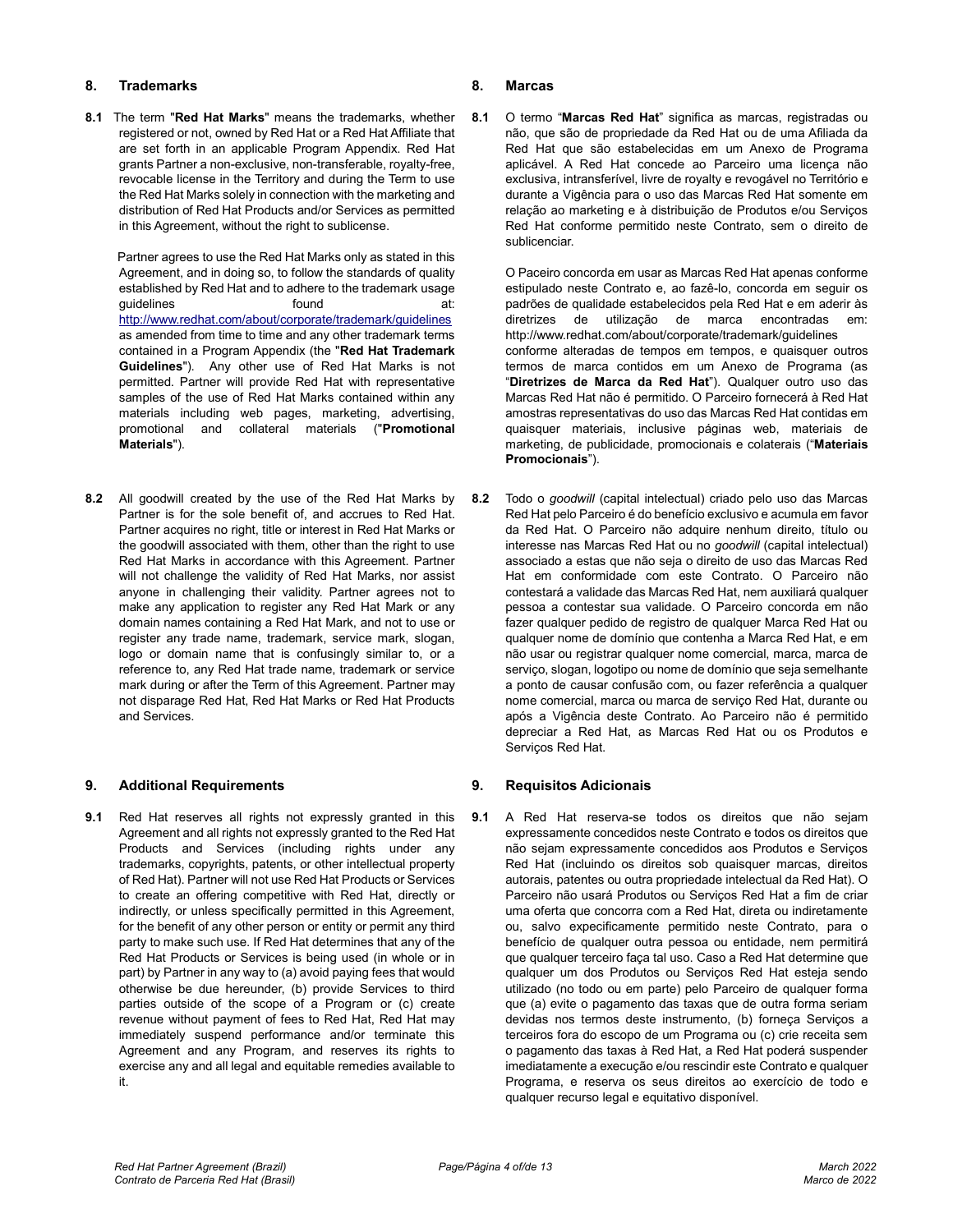- **9.2** For each Red Hat Product (or Partner product that incorporates a Red Hat Product or Service, in whole or in part) that Partner sells to an End User under a Program Appendix, Partner shall purchase the equivalent Red Hat Product with respect to such conditions as the term (1 or 3 years) and support level. For example, if the End User purchases a one year 24x7 support level Red Hat Enterprise Linux product from Partner, Partner shall purchase a one year Premium (24x7) Red Hat Product from Red Hat. Similarly, Partner is only authorized to resell the complete Red Hat Product it purchased and is not permitted to decouple the Red Hat Product or sell it in parts. For example, Partner will not purchase a one (1) year Red Hat Product from Red Hat and then break it into multiple shorter increments of time for resale. Partner will work with Red Hat to ensure that its resale of Red Hat Products to End Users is consistent with the terms for the Red Hat Products purchased.
- **9.3** Without limiting the generality of Sections 9.1 or 9.2 above, Partner agrees: (i) not to modify the Red Hat Products or Services in any manner unless agreed to by Red Hat in writing; and (ii) not to use or resell the Red Hat Products or Services in any manner or for any purpose not permitted by this Agreement, including, without limitation, for Partner's own internal or production use, other than as may be expressly permitted in the applicable Program Appendix or by any applicable mandatory rule of law. For certain Programs and only during the term of the Program, Red Hat may provide Partner with access to non-production, evaluation, development kits and/or not for resale (aka "**NFR**") Red Hat Products for the sole purpose of testing and/or supporting its partners and/or End Users on issues related to Partner's rights and obligations hereunder. Should Partner resell or use its access to such Red Hat Products for Partner's own internal or production use other than as expressly permitted in the applicable Program Appendix, Partner agrees to purchase the appropriate Red Hat Product(s) under Red Hat's standard terms for such resale and/or use, and to pay the applicable fee for all periods. This Agreement establishes rights and obligations associated with Red Hat's Programs, Products and Services, and is not intended to limit Partner rights to software code under the terms of an open source license.

# **10. Intellectual Property**

Partner agrees that all trade name, trademark, service mark, copyright, patent, trade secret, domain name and all other intellectual and industrial property rights anywhere in the world, including moral rights, and all applications, provisional applications, registrations, continuations and renewals thereof, and all associated goodwill (present or future) in and to the Red Hat Products and Services, are and will, as among the Parties, be owned by and vested in Red Hat or its licensors, notwithstanding any use of terms such as "purchase," "sale" or the like within this Agreement. Red Hat may provide access to third party software programs with the Red Hat Software that are not part of the Red Hat Software. These third party programs are (a) not required to run the Red Hat Software, (b) provided as a convenience, and (c) subject to their own license terms. The license terms either accompany the third party software programs and/or may be viewed at a state of the state of the state of the state  $\alpha$ 

[http://www.redhat.com/licenses/thirdparty/eula.html.](http://www.redhat.com/licenses/thirdparty/eula.html) If

Partner does not agree to abide by the license terms for the third party software programs, then Partner may not install, use or distribute them.

- **9.2** Para cada Produto Red Hat (ou produto do Parceiro que incorpore um Produto ou Serviço Red Hat, no todo ou em parte) que o Parceiro venda para um Usuário Final nos termos de um Anexo de Programa, o Parceiro comprará o Produto Red Hat equivalente no que diz respeito às condições como a duração do suporte (1 ou 3 anos) e o nível de suporte. Por exemplo, se o Usuário Final comprar um produto Red Hat Enterprise Linux com um nível de suporte 24x7 de um ano do Parceiro, o Parceiro comprará um Produto Red Hat Premium (24x7) de um ano da Red Hat. Da mesma forma, o Parceiro está autorizado somente a revender o Produto Red Hat por completo que adquiriu, e não é permitido dividir o Produto Red Hat e nem vendê-lo por partes. Por exemplo, o Parceiro não poderá comprar um Produto Red Hat de 1 (um) ano da Red Hat e depois dividi-lo em incrementos múltiplos menores para revenda. O Parceiro colaborará com a Red Hat a fim de assegurar que a revenda de Produtos Red Hat aos Usuários Finais seja consistente com os termos dos Produtos Red Hat adquiridos.
- **9.3** Sem limitar a abrangência das Cláusulas 9.1 e 9.2 acima, o Parceiro concorda em: (i) não modificar os Produtos ou Serviços Red Hat de qualquer maneira, salvo se acordado por escrito pela Red Hat; e (ii) não usar ou revender os Produtos ou Serviços Red Hat de qualquer maneira ou para qualquer propósito que não seja permitido por este Contrato, incluindo, sem limitação, para o próprio uso interno ou de produção do Parceiro, de forma diversa daquela que poderá ser expressamente permitida no Anexo de Programa aplicável ou por qualquer norma imperativa de direito aplicável. Para determinados Programas e apenas durante a vigência do Programa, a Red Hat poderá fornecer ao Parceiro acesso a Produtos Red Hat não destinados a produção, de avaliação, kits de desenvolvimento e/ou não destinados a revenda (também conhecidos como "**NFR**") para o único propósito de testes e/ou suporte aos seus parceiros e/ou Usuários Finais nas questões relacionadas aos direitos e obrigações do Parceiro nos termos deste instrumento. Caso o Parceiro revenda ou use seu acesso a tais Produtos Red Hat para uso interno ou de produção do Parceiro que seja diferente dos expressamente permitidos no Anexo do Programa aplicável, o Parceiro concorda em comprar o(s) Produto(s) Red Hat adequado(s) sob os termos padrão da Red Hat para tal revenda e/ou uso, e pagar os valores aplicáveis para todos os períodos. Este Contrato estabelece direitos e obrigações associados aos Programas, Produtos e Serviços Red Hat, e não se destina a limitar os direitos do Parceiro ao código de software nos termos de uma licença de software open source.

# **10. Propriedade Intelectual**

O Parceiro concorda que todas os direitos de nome comercial, marca, direito autoral, patentes, segredos comerciais, nome de domínio e todos os demais direitos de propriedade industrial e intelectual em qualquer lugar do mundo, incluindo direitos morais, e todos os requerimentos, requerimentos provisórios, registros, continuações e renovações dos mesmos, e todo o *goodwill* (capital intelectual) (atuais ou futuros) associado em ou para os Produtos e Serviços Red Hat, são e serão, entre as Partes, de propriedade e adquiridos pela Red Hat ou seus licenciantes, não obstante qualquer uso de termos como "compra", "venda" ou similares dentro deste Contrato. A Red Hat poderá fornecer acesso a programas de software de terceiros com o Software da Red Hat que não fazem parte do Software da Red Hat. Estes programas de terceiros (a) não são necessários para a execução do Software da Red Hat, (b) são fornecidos como uma conveniência, e (c) estão sujeitos a seus próprios termos de licença. Os termos de licença ou acompanharão os programas de software de terceiros e/ou poderão ser visualizados em [http://www.redhat.com/licenses/thirdparty/eula.html.](http://www.redhat.com/licenses/thirdparty/eula.html) Caso o Parceiro não concorde em respeitar os termos de licença dos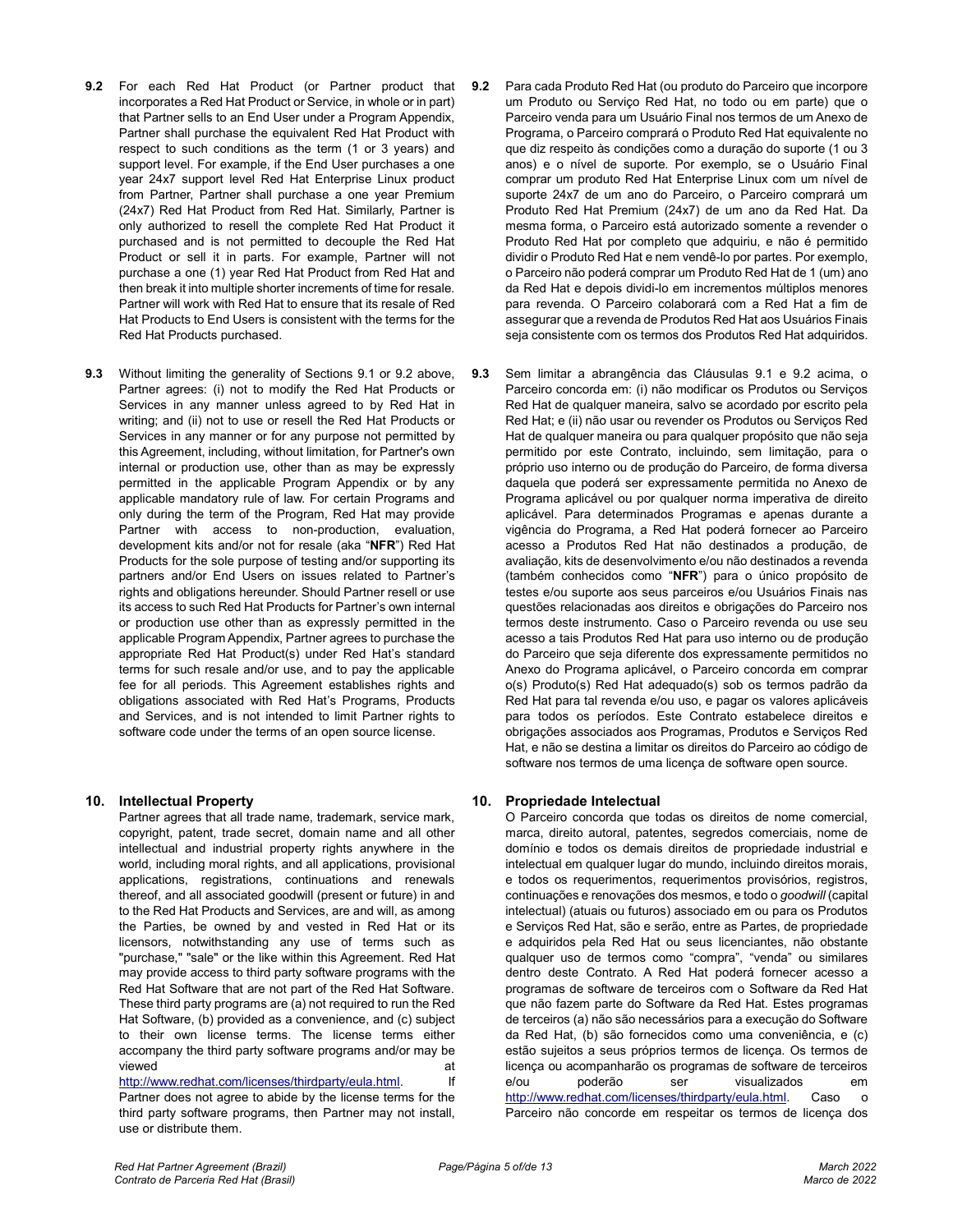- **11. Limited Warranties, Limitation of Liability, Disclaimer of Damages, Insurance and Indemnity**
- **11.1 General Representations and Warranties.** Red Hat represents and warrants that: (a) the Services will be performed in a professional and workmanlike manner by qualified personnel; (b) it has the authority to enter into this Agreement with Partner; and (c) to Red Hat's knowledge, Red Hat branded Software does not, at the time of delivery to Partner, include malicious code for the purpose of damaging or corrupting the Software.
- **11.2 Disclaimer of Warranties.** EXCEPT AS SET FORTH IN SECTION 11.1 ABOVE, TO THE MAXIMUM EXTENT PERMITTED BY APPLICABLE LAW, THE RED HAT PRODUCTS AND SERVICES ARE PROVIDED "AS IS" AND WITHOUT WARRANTIES OR CONDITIONS OF ANY KIND,<br>INCLUDING TIMPLIED WARRANTIES OF **WARRANTIES** MERCHANTABILITY, NON-INFRINGEMENT AND FITNESS FOR A PARTICULAR PURPOSE. Partner will make no representations or warranties on behalf of Red Hat regarding the Red Hat Products or Services in connection with the distribution of the Red Hat Products or Services or otherwise.
- **11.3 Limitation of Liability.** TO THE MAXIMUM EXTENT PERMITTED BY APPLICABLE LAW, FOR ALL EVENTS AND CIRCUMSTANCES, RED HAT'S AND ITS AFFILIATES' AGGREGATE AND CUMULATIVE LIABILITY TO PARTNER AND ITS AFFILIATES ARISING OUT OF OR RELATING TO THIS AGREEMENT AND ANY ORDER FORM HEREUNDER, INCLUDING WITHOUT LIMITATION ON ACCOUNT OF PERFORMANCE OR NON-PERFORMANCE OF OBLIGATIONS, REGARDLESS OF THE FORM OF THE CAUSE OF ACTION, WHETHER IN CONTRACT, TORT (INCLUDING, WITHOUT LIMITATION, NEGLIGENCE), STATUTE OR OTHERWISE WILL BE LIMITED TO DIRECT DAMAGES AND WILL NOT EXCEED THE TOTAL AMOUNT PAID TO RED HAT AND ITS AFFILIATES BY PARTNER AND ITS AFFILIATES UNDER THIS AGREEMENT DURING THE TWELVE (12) MONTHS PRECEDING THE FIRST EVENT GIVING RISE TO LIABILITY FOR THE RED HAT PRODUCT OR SERVICE THAT IS THE SUBJECT MATTER OF THE CLAIM OR U.S. \$5,000.00, WHICHEVER IS GREATER. THE FOREGOING LIMITATION SHALL NOT APPLY TO CLAIMS FOR BODILY INJURY (INCLUDING DEATH) AND DAMAGE TO TANGIBLE PERSONAL PROPERTY CAUSED BY THE NEGLIGENCE OF RED HAT OR ITS EMPLOYEES.
- **11.4 Disclaimer of Damages.** NOTWITHSTANDING ANYTHING TO THE CONTRARY CONTAINED IN THIS AGREEMENT OR ANY ORDER FORM, TO THE MAXIMUM EXTENT PERMITTED BY APPLICABLE LAW, IN NO EVENT WILL RED HAT OR ITS AFFILIATES BE LIABLE TO THE PARTNER OR ITS AFFILIATES FOR: ANY CLAIM BASED UPON A THIRD PARTY CLAIM; ANY INCIDENTAL, CONSEQUENTIAL, SPECIAL, INDIRECT, EXEMPLARY OR PUNITIVE DAMAGES, WHETHER ARISING IN TORT, CONTRACT, OR OTHERWISE; OR FOR ANY DAMAGES ARISING OUT OF OR IN CONNECTION WITH ANY MALFUNCTIONS, DELAYS, LOSS OF DATA, LOST PROFITS, LOST SAVINGS, INTERRUPTION OF SERVICE, LOSS OF BUSINESS OR ANTICIPATORY PROFITS, EVEN

programas de software de terceiros, então o Parceiro não poderá instalar, usar ou distribuí-los.

#### **11. Garantias Limitadas, Limitação de Responsabilidade, Renúncia de Danos, Seguro e Indenização**

- **11.1 Declarações e Garantias Gerais.** A Red Hat declara e garante que: (a) os Serviços serão prestados de uma forma profissional e diligente por pessoal qualificado; (b) tem a autoridade para celebrar o presente Contrato com o Parceiro; e (c) a conhecimento da Red Hat, o Software da Marca Red Hat, ao momento da entrega ao Parceiro, não inclui código malicioso com o objetivo de causar danos ou corromper o Software.
- **11.2 Renúncia de Garantias.** EXCETO CONFORME ESTABELECIDO NA CLÁUSULA 11.1 ACIMA, NA EXTENSÃO MÁXIMA PERMITIDA PELA LEI APLICÁVEL, OS PRODUTOS E SERVIÇOS RED HAT SÃO FORNECIDOS "NO ESTADO EM QUE SE ENCONTRAM" E SEM GARANTIAS OU CONDIÇÕES DE QUALQUER NATUREZA, INCLUINDO GARANTIAS IMPLÍCITAS DE COMERCIABILIDADE, NÃO VIOLAÇÃO E ADEQUAÇÃO A UM FIM ESPECÍFICO. O Parceiro não fará declarações nem oferecerá garantias em nome da Red Hat em relação a Produtos ou Serviços Red Hat relacionados à distribuição de Produtos ou Serviços Red Hat ou de outra forma.
- **11.3 Limitação de Responsabilidade.** NA EXTENSÃO MÁXIMA PERMITIDA PELA LEI APLICÁVEL, PARA TODOS OS EVENTOS E CIRCUNSTÂNCIAS A RESPONSABILIDADE CUMULATIVA E AGREGADA DA RED HAT E DAS SUAS AFILIADAS PERANTE O PARCEIRO E SUAS AFILIADAS QUE SEJA DECORRENTE DE OU RELACIONADA A ESTE CONTRATO E QUALQUER FORMULÁRIO DE PEDIDO NOS TERMOS DESTE CONTRATO, INCLUINDO, SEM LIMITAÇÃO, A EXECUÇÃO OU NÃO EXECUÇÃO DE OBRIGAÇÕES, INDEPENDENTEMENTE DA FORMA DA CAUSA DE PEDIR, SEJA CONTRATUAL, EXTRACONTRATUAL (INCLUINDO, SEM LIMITAÇÃO, NEGLIGÊNCIA), LEGAL OU DE OUTRA NATUREZA, SERÁ LIMITADA A DANOS DIRETOS E NÃO EXCEDERÁ O VALOR TOTAL PAGO À RED HAT E SUAS AFILIADAS DURANTE OS 12 (DOZE) MESES PRECEDENTES AO PRIMEIRO EVENTO GERADOR DA REIVINDICAÇÃO OU US\$ 5.000,00, O QUE FOR MAIOR. A LIMITAÇÃO ANTERIOR NÃO APLICARÁ AOS CASOS DE LESÕES CORPORAIS (INCLUINDO MORTE) E DANOS À PROPRIEDADE PESSOAL TANGÍVEL CAUSADOS PELA NEGLIGÊNCIA DA RED HAT OU DE SEUS FUNCIONÁRIOS.
- **11.4 Renúncia de Danos.** NÃO OBSTANTE QUALQUER DISPOSIÇÃO EM CONTRÁRIO CONTIDA NESTE CONTRATO OU EM QUALQUER FORMULÁRIO DE PEDIDO, DE ACORDO COM A EXTENSÃO MÁXIMA PERMITIDA PELA LEI APLICÁVEL, EM HIPÓTESE ALGUMA A RED HAT OU SUAS AFILIADAS SERÃO RESPONSÁVEIS PERANTE O PARCEIRO OU SUAS AFILIADAS POR: QUALQUER AÇÃO BASEADA NA REIVINDICAÇÃO DE TERCEIROS, QUAISQUER DANOS ACIDENTAIS, CONSEQUENTES, ESPECIAIS, INDIRETOS, EXEMPLARES OU PUNITIVOS, SEJAM ELES DECORRENTES DE RESPONSABILIDADE EXTRACONTRATUAL, CONTRATUAL OU DE OUTRA NATUREZA; OU POR QUAISQUER DANOS DECORRENTES DE OU VINCULADOS A QUALQUER MAU FUNCIONAMENTO, ATRASOS, PERDA DE DADOS, LUCROS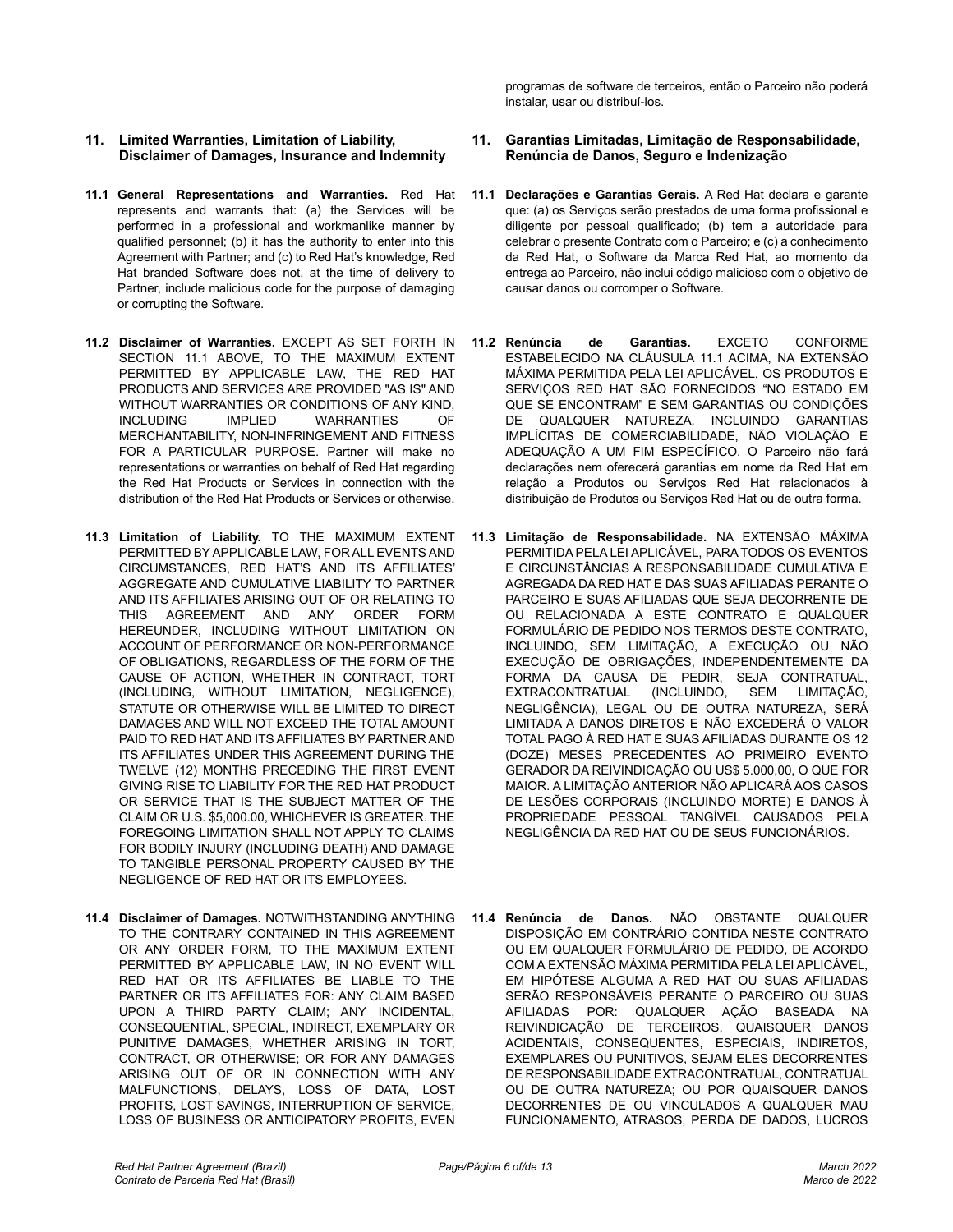IF RED HAT OR ITS AFFILIATES HAVE BEEN ADVISED OF THE POSSIBILITY OF SUCH DAMAGES. Without limiting the generality of the foregoing disclaimer, Red Hat Products and Services are not specifically designed, manufactured or intended for use in (a) the planning, construction, maintenance, control, or direct operation of nuclear facilities, (b) aircraft navigation, control or communication systems, weapons systems, or (c) direct medical life support systems. Partner agrees that it is solely responsible for the results obtained from the use of the Red Hat Products and Services.

**11.5 Insurance and Indemnity.** Partner shall put in place and at all times maintain during the Term and for two (2) years thereafter, at its own cost and expense, appropriate and sufficient civil general liability insurance with a reputable insurance company to cover commercial and/or manufacturing facilities, vehicles and employer. The premiums for these policies of insurance shall be the responsibility of Partner. Upon request, Partner will provide Red Hat certificates of insurance for all insurance coverage**.**  Partner will indemnify and hold harmless Red Hat from any and all liability, losses, costs, damages or expenses, including reasonable attorney's, solicitor's or legal fees and costs, resulting from or arising out of third party demands or claims against Red Hat relating to any of Partner's actions including, but not limited to, performance or non-performance under this Agreement.

- **12.1 Publicity.** Partner will keep confidential and will not disclose, market or advertise to third parties the terms of this Agreement (including the fees paid hereunder). Partner or Red Hat may reference its relationship with the other, in the normal course of business including during earnings calls, discussions with analysts, meetings with the press, customer briefings, general marketing activities, and in regulatory filings. Neither Party will issue formal press releases or other similar activities referencing the other Party without the written consent of the other Party.
- **12.2 Confidential Information.** The Parties agree that Confidential Information provided under this Agreement will be held and maintained in confidence and each Party will use at least the same degree of care to protect such Confidential Information that it uses to protect its own confidential information, but in no event less than reasonable care. The recipient may use the Confidential Information only for the purposes of exercising its rights and fulfilling its obligations under this Agreement. Confidential Information may be disclosed only to Affiliates, employees, agents and contractors with a need to know, and to its auditors and legal counsel, provided in each case they are under a written obligation or legal duty to keep such information confidential using standards of confidentiality not less restrictive than those required by this Agreement. **"Confidential Information"** means all information and materials disclosed by either Party to the other during the Term that is either marked confidential or by the nature of the information or the circumstances surrounding its disclosure would reasonably be considered confidential. Confidential Information does not

CESSANTES, PERDA DE ECONOMIAS, INTERRUPÇÃO DE SERVIÇOS, PERDA DE NEGÓCIOS OU LUCROS ESTIMADOS, MESMO SE A RED HAT OU SUAS AFILIADAS TIVEREM SIDO AVISADAS SOBRE A POSSIBILIDADE DE TAIS DANOS. Sem limitar a abrangência da renúncia acima, os Produtos e Serviços Red Hat não são especificamente concebidos, fabricados ou destinados para o uso em (a) planejamento, construção, manutenção, controle ou operação direta de instalações nucleares; (b) navegação aérea, sistemas de controle ou comunicação ou sistemas de armas; ou (c) sistemas médicos para manutenção direta de funções vitais. O Parceiro concorda que ele é o único responsável pelos resultados obtidos pelo uso dos Produtos e Serviços Red Hat.

**11.5 Seguro e Indenização.** O Parceiro estabelecerá e manterá constantemente durante a Vigência e por 2 (dois) anos após a Vigência, as suas próprias custas e despesas, um seguro de responsabilidade civil geral adequado e suficiente com uma empresa de seguros respeitável, a fim de cobrir instalações comerciais e/ou industriais, veículos, e empregador. Os prêmios por estas apólices de seguro deverão ser de responsabilidade do Parceiro. Mediante solicitação, o Parceiro fornecerá certificados de seguro à Red Hat por todas as modalidades de seguro cobertas**.** O Parceiro indenizará e manterá a Red Hat isenta de toda e qualquer responsabilidade, perdas, custos, danos ou despesas, incluindo honorários advocatícios ou custas e despesas judiciais, resultantes ou decorrentes de demandas ou reivindicações de terceiros contra a Red Hat relacionadas a qualquer ato do Parceiro incluindo, mas não se limitando a cumprimento ou não cumprimento nos termos deste Contrato.

# **12. Publicity and Confidentiality 12. Publicidade e Confidencialidade**

- **12.1 Publicidade.** O Parceiro manterá sigilo e não revelará, publicará ou anunciará publicamente a terceiros os termos deste Contrato (incluindo as taxas pagas nos termos deste instrumento). O Parceiro ou a Red Hat poderá fazer referência à natureza da sua relação com o outro no decurso normal dos seus negócios, inclusive durante teleconferências de resultados, discussões com analistas, reuniões com a imprensa, reuniões informativas com clientes, atividades gerais de marketing e declarações a autoridades regulamentares. Nenhuma das Partes emitirá comunicados formais à imprensa ou outras atividades análogas que façam referência à outra Parte sem o consentimento por escrito da outra Parte.
- **12.2 Informações Confidenciais.** As Partes concordam que Informações Confidenciais fornecidas nos termos deste Contrato serão detidas e mantidas em sigilo, e cada Parte empregará, no mínimo, o mesmo grau de cautela em proteger tais Informações Confidenciais que emprega para proteger suas próprias informações confidenciais, mas em caso algum inferior à cautela razoável. O destinatário poderá usar as Informações Confidenciais apenas de acordo com os propósitos do exercício de seus direitos e cumprimento das suas obrigações nos termos deste Contrato. As Informações Confidenciais deverão ser reveladas apenas para Afiliadas, funcionários, agentes e fornecedores que tenham necessidade de tomar conhecimento, e para os seus auditores e assessoria jurídica, desde que, em cada caso, estes estejam sob obrigação escrita ou dever legal de manter tais informações em sigilo, empregando padrões de confidencialidade que não sejam menos restritivos do que aqueles exigidos por este Contrato. **"Informações Confidenciais"** significa todas as informações e materiais revelados por qualquer uma das Partes para a outra durante a Vigência que estejam marcados como confidenciais ou que, pela natureza das informações ou pelas circunstâncias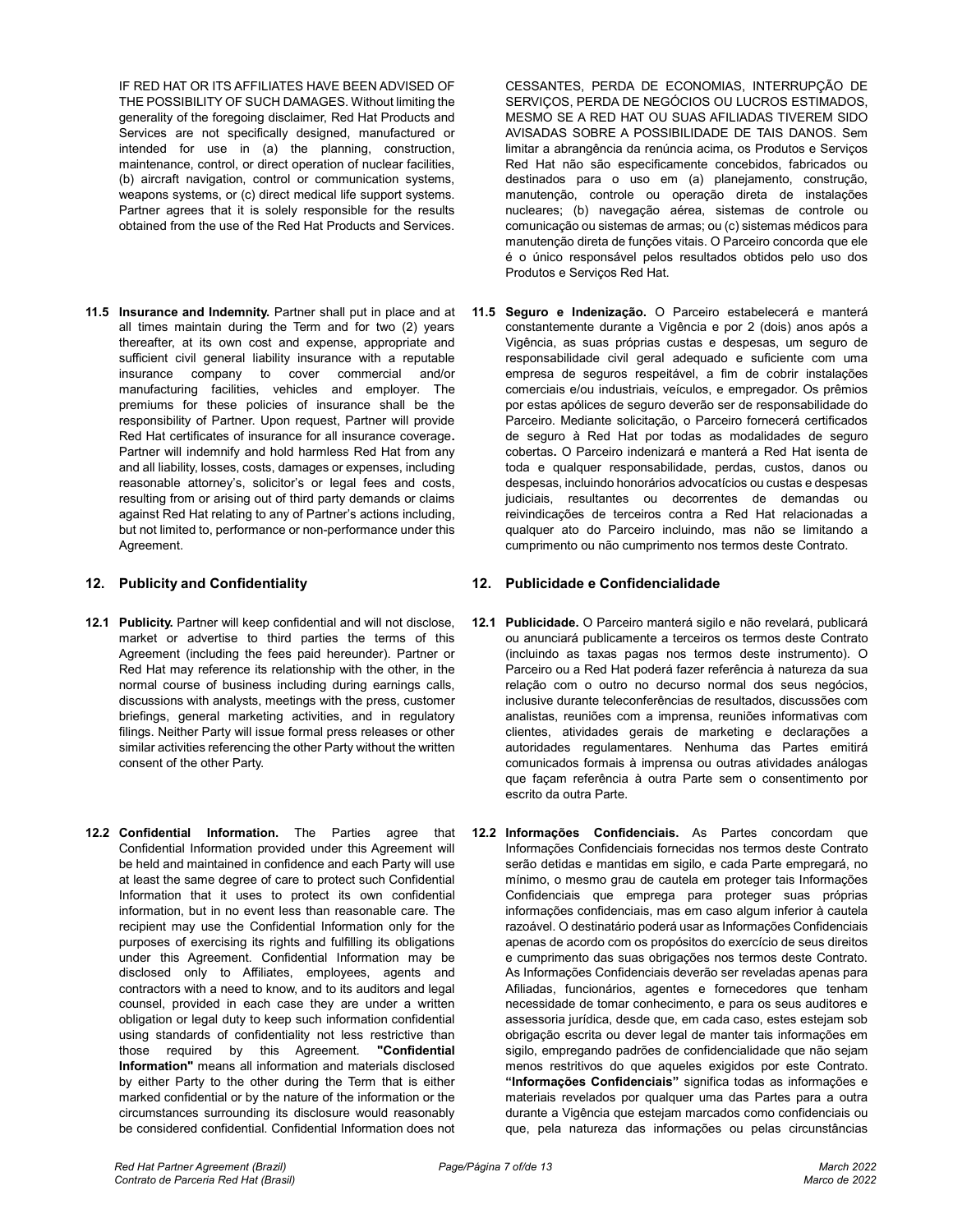include information that (i) is or later becomes publicly available without breach of this Agreement, or is disclosed by the disclosing Party without obligation of confidentiality; (ii) is known to the recipient at the time of disclosure by the disclosing Party without obligation of confidentiality; (iii) is independently developed by the recipient without use of the Confidential Information; (iv) becomes lawfully known or available to the recipient without restriction from a source having the lawful right to disclose the information; (v) is generally known or easily ascertainable by parties of ordinary skill in the business of the recipient; or (vi) is software code in either object code or source code form that is licensed under an open source license. Except in relation to Partner's obligations pursuant to Section 12.1, both Parties agree that obligations of confidentiality will exist for a period of two (2) years following initial disclosure of the particular Confidential Information.

# **13. Termination 13. Rescisão**

- **13.1 Term.** This Agreement begins on the Effective Date and continues until the expiration or termination of all applicable Program Appendices ("**Term**"). The term of each Program Appendix is independent of the term of any other Program Appendix. "**Effective Date**" means the first date when both Parties have fully accepted or signed the Agreement.
- **13.2 Termination by Red Hat or Partner.** Red Hat may (without prejudice to any other right or remedy) terminate this Agreement in whole or in part (including any Program Appendix and Partner's participation in any Program) for any reason at any time upon ninety (90) days prior written notice to Partner. If Partner or Red Hat breaches the terms of this Agreement, and the breach is not cured within thirty (30) days after written notice of the breach is given to the breaching Party (except for payment obligations, in which case five (5) days), then the other Party may, by giving written notice of termination to the breaching Party, terminate this Agreement in whole or in part (including any Program Appendix and Partner's participation in any Program) without prejudice to any other right or remedy; unless a shorter cure period is otherwise stated under this Agreement or in the applicable Program Appendix and provided that no cure period is required for a breach of Sections 8, 9.1, 12.2 or 14.3 hereof.
- **13.3 Effect of Agreement Termination or Expiration**. Termination or expiration of this Agreement in whole for any reason will immediately terminate Partner's participation in any and all Programs. Upon such termination or expiration, Partner will immediately (i) cease referring to itself as a Red Hat Partner, or any other title associated with the Program, and using those titles in any communication or advertising; (ii) to the extent applicable, cease all promotion, demonstration, sale(s) and distribution of the Red Hat Products and/or Services; (iii) cease all use of the Red Hat Marks; (iv) return or destroy, at Red Hat's option, all printed materials containing Red Hat Marks, including all documentation and Promotional Materials; and (v) remit all fees due to Red Hat within fifteen (15) days of such termination or expiration. If the termination is not the result of a Partner breach, the Partner will be entitled to sell, for a period of no longer than sixty (60) days after

envolvendo sua revelação, poderiam ser razoavelmente consideradas como confidenciais. Informações Confidenciais não incluem informações que (i) sejam ou posteriormente se tornem publicamente disponíveis sem violação deste Contrato, ou sejam reveladas pela Parte reveladora sem a obrigação de confidencialidade; (ii) sejam do conhecimento do destinatário no momento da divulgação pela Parte reveladora sem obrigação de confidencialidade; (iii) forem desenvolvidas independentemente pelo destinatário sem o uso das Informações Confidenciais; (iv) tornem-se conhecidas de forma lícita ou disponíveis ao destinatário sem restrições de origem que tem o direito legítimo de revelar as informações; (v) sejam de conhecimento geral ou facilmente determináveis por partes de habilidade comum na área de negócios do destinatário; ou (vi) sejam código de software, ou em forma de código objeto ou de código fonte que seja licenciado sob uma licença open source. Exceto em relação às obrigações do Parceiro conforme Cláusula 12.1, ambas as partes concordam que as obrigações de confidencialidade existirão por um período de 2 (dois) anos após a revelação inicial das Informações Confidenciais específicas.

- **13.1 Vigência.** Este Contrato entra em vigor na Data de Assinatura e continua a viger até o término ou rescisão de todos os Anexos de Programas aplicáveis ("**Vigência**"). A vigência de cada Anexo de Programa é independente da vigência de quaisquer outros Anexos de Programa. "**Data de Assinatura**" significa a primeira data em que ambas as Partes aceitaram plenamente ou assinaram o Contrato.
- **13.2 Rescisão pela Red Hat ou pelo Parceiro.** A Red Hat poderá (sem prejuízo a qualquer outro direito ou recurso) rescindir o presente Contrato no todo ou em parte (incluindo qualquer Anexo de Programa e a participação do Parceiro em qualquer Programa) por qualquer motivo e em qualquer momento após aviso prévio por escrito de 90 (noventa) dias ao Parceiro. Caso o Parceiro ou a Red Hat viole os termos deste Contrato, e a violação não for sanada em até 30 (trinta) dias após notificação por escrita à parte violadora (exceto para as obrigações de pagamento, nas quais o prazo é de 5 (cinco) dias), então a outra Parte poderá, mediante notificação por escrito de rescisão à Parte violadora, rescindir este Contrato, no todo ou em parte (incluindo qualquer Anexo de Programa e a participação do Parceiro em qualquer Programa), sem prejuízo a qualquer outro direito ou recurso; salvo se for estipulado período de cura mais curto nos termos deste Contrato ou no Anexo de Programa aplicável e ressalvado que nenhum período de cura seja necessário para uma violação das Cláusulas 8, 9.1, 12.2 ou 14.3 deste instrumento.
- **13.3 Efeitos da Rescisão ou da Resolução do Contrato**. A rescisão ou a resolução deste Contrato por qualquer motivo ensejará o término imediato da participação do Parceiro em todo e qualquer Programa. Mediante tal rescisão ou resolução, o Parceiro imediatamente (i) deixará de se referir como um Parceiro da Red Hat, ou qualquer outro título associado ao Programa, e de usar estes títulos em qualquer comunicação ou publicidade; (ii) na medida do aplicável, cessará toda promoção, demonstração, venda e distribuição de Produtos e/ou Serviços Red Hat; (iii) cessará todo o uso das Marcas Red Hat; (iv) devolverá ou destruirá, a critério da Red Hat, todos os materiais impressos que contenham Marcas Red Hat, incluindo toda a documentação e Materiais Promocionais; e (v) remeterá todas as taxas devidas à Red Hat em até 15 (quinze) dias após tal rescisão ou resolução; desde que, no entanto, caso a rescisão não seja resultado de uma violação pelo Parceiro, o Parceiro terá o direito de vender, por um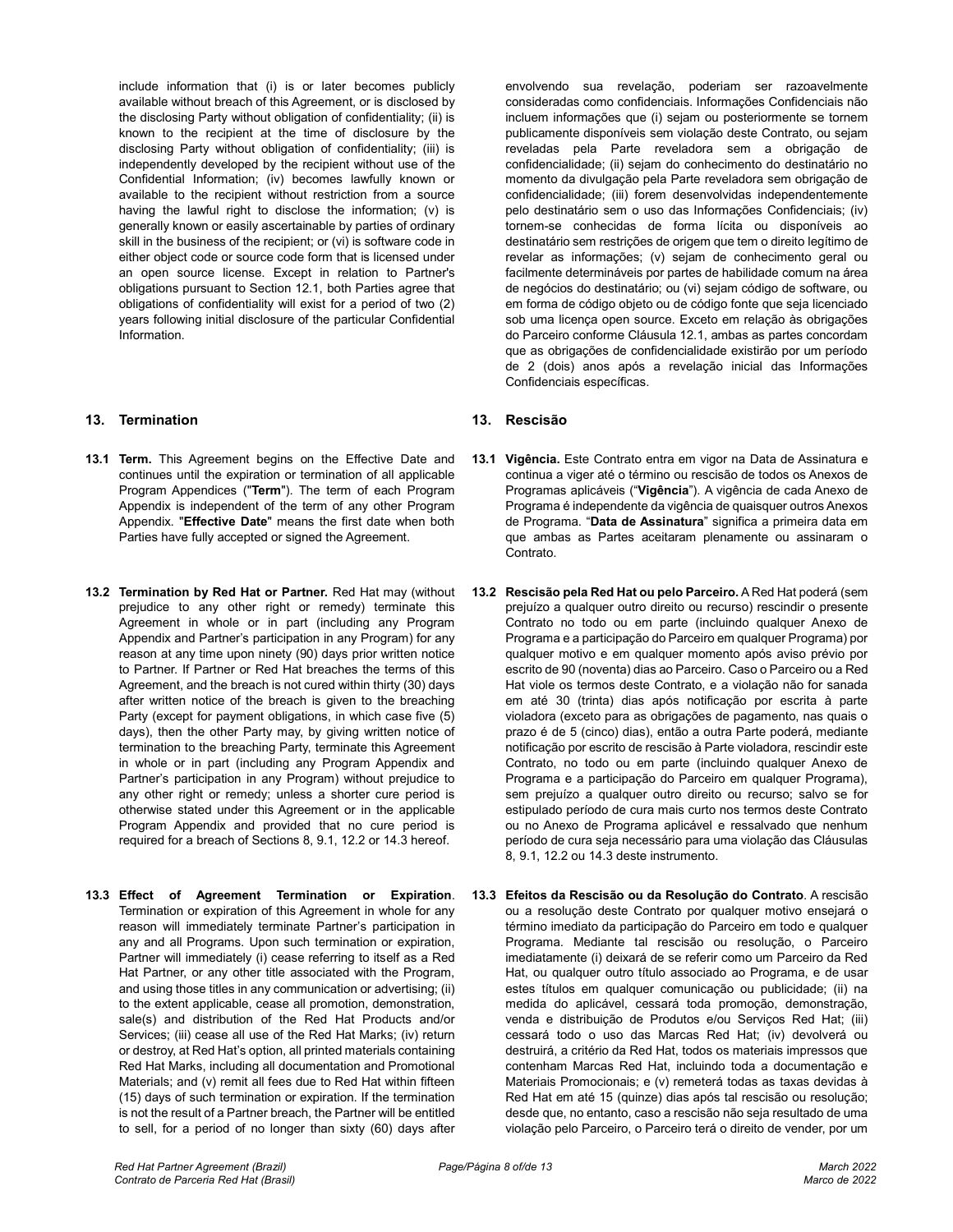termination, any of its inventory of Red Hat Products (subject to this Agreement) for which Red Hat has been fully paid and that are required to fulfill any unperformed contracts of Partner outstanding at the date of termination or expiration. All rights and obligations of the Parties under this Agreement and all applicable Program Appendices will terminate immediately, except for obligations under Sections 6, 7, 8.2, 10, 11.2 – 11.5, 12, 13.3 - 13.4, 14, 14.1 - 14.3, 14.6, 15, and 17 hereof, any Partner payment obligations, will survive such termination or expiration. Termination of this Agreement shall not affect any agreements between Red Hat and any End User.

**13.4 No Compensation.** Upon termination or expiration of this Agreement for any reason or at any time, Red Hat will have no obligation to Partner (except as Red Hat otherwise may be liable to Partner for Red Hat's material breach of this Agreement), or to any employee, agent or representative of Partner, for compensation or for damages of any kind, whether on account of the loss by Partner or such employee, agent or representative of present or prospective sales, investments, compensation or goodwill. Partner hereby indemnifies and holds Red Hat harmless from and against any and all claims, costs, damages and liabilities whatsoever asserted by any employee, agent or representative of Partner under any applicable cancellation, termination, labor, social security, payments under national insurance, or other laws or regulations.

# **14. General Provisions 14. Disposições Gerais**

- **14.1 Governing Law and Venue.** Any claim, controversy or dispute arising out of or related to this Agreement is governed by the substantive laws of Brazil. To the extent permissible by law, the terms of the United Nations Convention on Contracts for the International Sale of Goods will not apply, even where adopted as part of the domestic law of the country whose law governs the Agreement. Any claim, controversy or dispute arising out of, or in connection with, or with respect to the validity, interpretation and enforcement of this Agreement, including the breach, will be settled exclusively by the state or federal courts of the city of São Paulo – SP, Brazil.
- **14.2 Notices.** All notices, consents, waivers and other communications required or permitted by this Agreement must be in English, in writing, and will be deemed given when (a) delivered to the appropriate address by hand or by nationally recognized overnight courier service (costs prepaid); (b) sent by facsimile or e-mail with written confirmation of transmission by the transmitting equipment delivered promptly thereafter; or (c) received by the addressee, if sent by certified mail, return receipt requested, in each case to the following addresses, facsimile numbers or e-mail addresses and marked to the attention of the person (by name or title) designated hereafter (or to such other address, facsimile number, e-mail address or person as a party hereto may designate by notice to the other parties hereto): For Partner: the most current address/fax number indicated by Partner to Red Hat in writing; For Red Hat: General Counsel, Red Hat, Inc., 100 East Davie Street, Raleigh, North Carolina 27601; Facsimile: +1 (919) 754-3704.

período não superior a 60 (sessenta) dias após rescisão, qualquer parte do seu inventário de Produtos Red Hat (sujeito a este Contrato) para a qual a Red Hat tenha sido integralmente paga e que seja necessária para realizar as obrigações contratuais não cumpridas do Parceiro que estejam pendentes na data da rescisão ou resolução. Todos os direitos e obrigações das Partes sob este Contrato e todos os Anexos de Programa aplicáveis serão rescindidos imediatamente, exceto pelas obrigações dispostas nas Cláusulas 6, 7, 8.2, 10, 11.2 – 11.5, 12, 13.3 - 13.4, 14, 14.1 - 14.3, 14.6, 15, e 17 deste instrumento, e quaisquer obrigações de pagamento do Parceiro, que subsistirão após tal rescisão ou resolução. A rescisão deste Contrato não afetará qualquer contrato entre a Red Hat e qualquer Usuário Final.

**13.4 Sem Compensação.** Após a rescisão ou resolução deste Contrato por qualquer motivo ou a qualquer momento, a Red Hat não terá nenhuma obrigação perante o Parceiro (exceto se de outra forma a Red Hat possa ser responsável perante o Parceiro por uma violação substancial deste Contrato pela Red Hat), nem perante qualquer funcionário, agente ou representante do Parceiro, pela compensação ou por danos de qualquer tipo, seja em função da perda pelo Parceiro ou de tal funcionário, agente ou representante de vendas, investimentos, compensações ou *goodwill* (capital intelectual) atuais ou potenciais. Pelo presente, o Parceiro indeniza e isenta a Red Hat de toda e qualquer reivindicação, custo, dano e responsabilidade, seja qual for a sua natureza, declarados por qualquer funcionário, agente ou representante do Parceiro sob qualquer cancelamento, rescisão, trabalho, seguridade social ou pagamentos sob seguro nacional aplicáveis, ou outras leis ou regulamentações.

- **14.1 Lei e Foro Aplicáveis.** Qualquer reivindicação, controvérsia ou disputa decorrente de ou relacionada ao presente Contrato é regida pelas leis substantivas do Brasil. Pela extensão máxima permitida por lei, os termos da Convenção das Nações Unidas sobre Contratos para a Venda Internacional de Mercadorias não se aplicará, até mesmo onde for adotada como parte da legislação interna do país cuja lei rege o Contrato. Qualquer reivindicação, controvérsia ou disputa que decorra, esteja relacionada ou diga respeito à validade, interpretação e execução deste Contrato, incluindo sua violação, serão solucionadas exclusivamente pelos tribunais federais ou estaduais da cidade de São Paulo – SP, Brasil.
- **14.2 Notificações.** Todas as notificações, consentimentos, renúncias e quaisquer outras comunicações exigidas ou permitidas por este Contrato devem estar em inglês e por escrito, e a sua entrega será considerada efetuada quando forem (a) entregues no endereço adequado pessoalmente ou através de um serviço de courier expresso reconhecido nacionalmente (com custos pré-pagos); (b) enviadas por fax ou e-mail com confirmação por escrito da transmissão emitida pelo equipamento transmissor e entregue prontamente em seguida; ou (c) recebidas pelo destinatário, se enviadas por carta registrada, com aviso de recebimento, sendo que em cada caso aos seguintes endereços, números de fax ou endereços de e-mail e recebida aos cuidados da pessoa (por nome ou cargo) designada a seguir (ou a tal outro endereço, número de fax, endereço de e-mail ou pessoa que seja parte ao presente Contrato poderão designar mediante aviso às outras partes ao presente): Para o Parceiro: o endereço/número de fax mais atualizado indicado pelo Parceiro à Red Hat por escrito; Para a Red Hat: General Counsel, Red Hat, Inc., 100 East Davie Street, Raleigh, North Carolina 27601; Facsimile: +1 (919) 754-3704.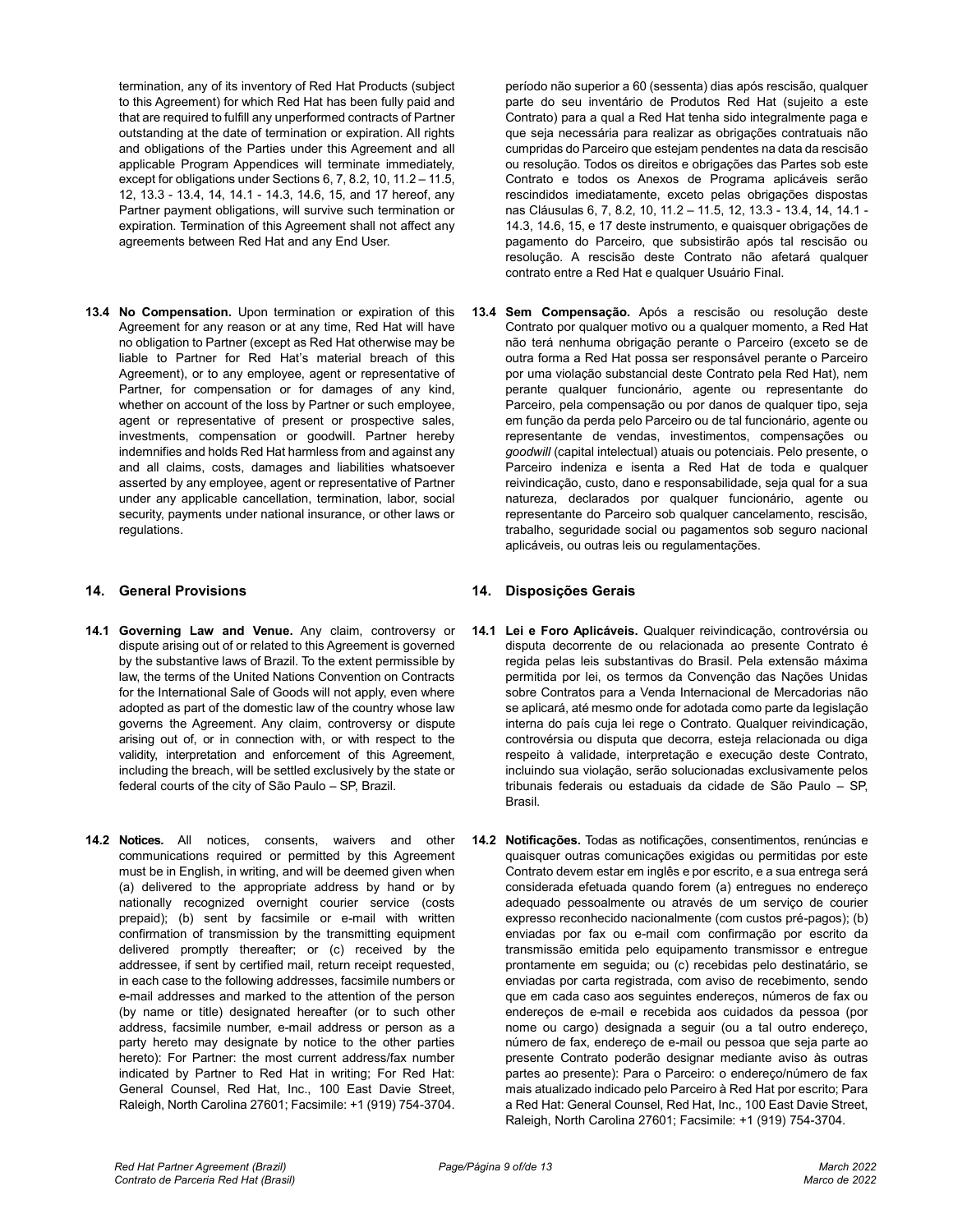- **14.3.1** As between Red Hat and Partner, Partner (a) understands that countries, including the U.S., may restrict the import, use, export, re-export or transfer of encryption products and other controlled materials (which may include Red Hat Products, Services or related technical information) ("**Controlled Materials**"); (b) will be solely responsible for compliance with any such import, use, export, re-export or transfer restrictions in connection with Partner's use, sale and/or distribution of Controlled Materials; and (c) will be the importer and exporter of record of the Controlled Materials that Partner uses, sells and/or distributes, and is responsible for all associated obligations, including but not limited to, paying all import duties and tariffs, and obtaining any required regulatory approvals, registrations, and export and import licenses.
- **14.3.2** Partner acknowledges that Red Hat may be prohibited from providing Controlled Material(s) if Red Hat has knowledge or reason to believe that a violation of the applicable law will or has occurred.
- **14.3.3** As required by U.S. law, Partner represents and warrants that it: (a) understands that certain of the Controlled Materials are of U.S. origin and subject to export controls under the U.S. Export Administration Regulations (the "**EAR**"); (b) is not located in (or owned or controlled by any person or entity located in) any country listed in Country Group E.1 in Supplement No. 1 to Part 740 of the EAR or by any person or entity listed on the U.S. Department of Treasury Office of Foreign Assets Control ("OFAC") list of Specially Designated Nationals and Blocked Persons ("SDNs") (and is not 50% or more owned or controlled by any one or more persons or entities identified on the SDN list); (c) will not export, re-export or transfer the Controlled Materials to (1) any prohibited destination, (2) anyone who has been prohibited from participating in the U.S. export transactions by any federal agency of the U.S. Government or (3) any end user who Partner knows or has reason to know will use them in the design, development or production of nuclear, chemical or biological weapons, or rocket systems, space launch vehicles, sounding rockets or unmanned air vehicle systems or any other prohibited use under the EAR; and () understands and agrees that if it is in the United States and exports, re-exports or transfers the Controlled Materials to eligible end users, it will, to the extent required by EAR Section 740.17(e), submit semi-annual reports to the U.S. Commerce Department's Bureau of Industry and Security, that include the name and address (including country) of each transferee.
- **14.3.4** Partner and its Affiliates and any other persons performing any activities related to this Agreement, will comply with all applicable laws and regulations including all applicable anti-corruption laws and regulations, such as the U.S. Foreign Corrupt Practices Act and the U.K. Bribery Act (collectively, the "**Anti-Corruption Laws**"), and will not engage in conduct that would cause Red Hat to violate any law or regulation including the Anti-Corruption Laws. None of

#### **14.3 Compliance with Law and Export Controls. 14.3 Conformidade com a Lei e Controles de Exportação.**

- **14.3.1** Conforme entre a Red Hat e o Parceiro, o Parceiro (a) compreende que países, incluindo os EUA, poderão restringir a importação, uso ou exportação de produtos de criptografia e outros materiais controlados (que poderão incluir Produtos ou Serviços Red Hat ou informações técnicas relacionadas) ("**Materiais Controlados**"); (b) será o único responsável pelo cumprimento com tais restrições de importação, de uso ou de exportação relacionadas com o uso, venda e/ou distribuição dos Materiais Controlados pelo Parceiro; e (c) será o importador e exportador registrado dos Materiais Controlados aos países nos quais o Parceiro use, venda e/ou distribua, e é responsável por todas as obrigações associadas, incluindo, mas não se limitando ao pagamento de todas as tarifas ou alíquotas de importação, obtenção de quaisquer aprovações, registros, e licenças de exportação e importação regulamentares.
- **14.3.2** O Parceiro reconhece que a Red Hat poderá ser proibida de fornecer o(s) Material(is) Controlado(s) se a Red Hat tiver conhecimento ou motivos para acreditar que uma violação da lei aplicável ocorrerá ou tenha ocorrido.
- **14.3.3** Conforme exigido pela lei dos Estados Unidos, o Parceiro representa e garante que: (a) compreende que alguns dos Materiais Controlados são de origem norte-americana e estão sujeitos a controles de exportação dos Regulamentos da Administração de Exportação ("**EAR**") dos Estados Unidos; (b) não está localizado em (ou é propriedade ou controlado por qualquer pessoa ou entidade localizada em) qualquer país listado no Grupo de Países E.1 no Suplemento nº 1 à Parte 740 do EAR ou por qualquer pessoa listada no Departamento do Tesouro dos Estados Unidos para Controle de Ativos Estrangeiros (*U.S. Department of Treasury Office of Foreign Assets Control* - "OFAC") listada como Nacionais Especialmente Designados e Pessoas Bloqueadas (*Specially Designated Nationals and Blocked Persons* - "SDNs") (e não é 50% ou mais de propriedade ou controlada por qualquer pessoa ou entidade identificada na lista SDN); (c) não exportará, reexportará ou transferirá os Materiais Controlados para (1) qualquer destino proibido; (2) qualquer umque tenha sido proibido de participar nas transações/operações de exportação dos Estados Unidos por qualquer agência federal do Governo dos Estados Unidos; ou (3) qualquer usuário final que o Parceiro tenha conhecimento ou motivo de ter conhecimento que os usará na concepção, desenvolvimento ou produção de armas nucleares, químicas ou biológicas, ou sistemas de foguetes, veículos de lançamentos espaciais, foguetes-sonda ou sistemas de veículos aéreos não tripulados ou qualquer outro uso proibido pelo EAR; e (4) compreende e concorda que caso estiver nos Estados Unidos e exportar, reexportar ou transferir os Materiais Controlados para usuários finais elegíveis, ele deverá, conforme exigido pelo Artigo 740.17(e) do EAR, apresentar relatórios semestrais à Agência de Indústria e Segurança do Departamento de Comércio dos Estados Unidos, que incluem o nome e o endereço (inclusive o país) de cada cessionário.
- **14.3.4** O Parceiro e suas Afiliadas e quaisquer outras pessoas executando quaisquer atividades relacionadas ao presente Contrato cumprirão todas as leis e as regulamentações aplicáveis, inclusive todas as leis e regulamentações anticorrupção aplicáveis, tais como a Lei dos Estados Unidos contra Práticas de Corrupção no Exterior e Lei Anticorrupção do Reino Unido (coletivamente, as "**Leis Anticorrupção**"), e não se envolverá em condutas que poderiam resultar na violação pela Red Hat de qualquer lei ou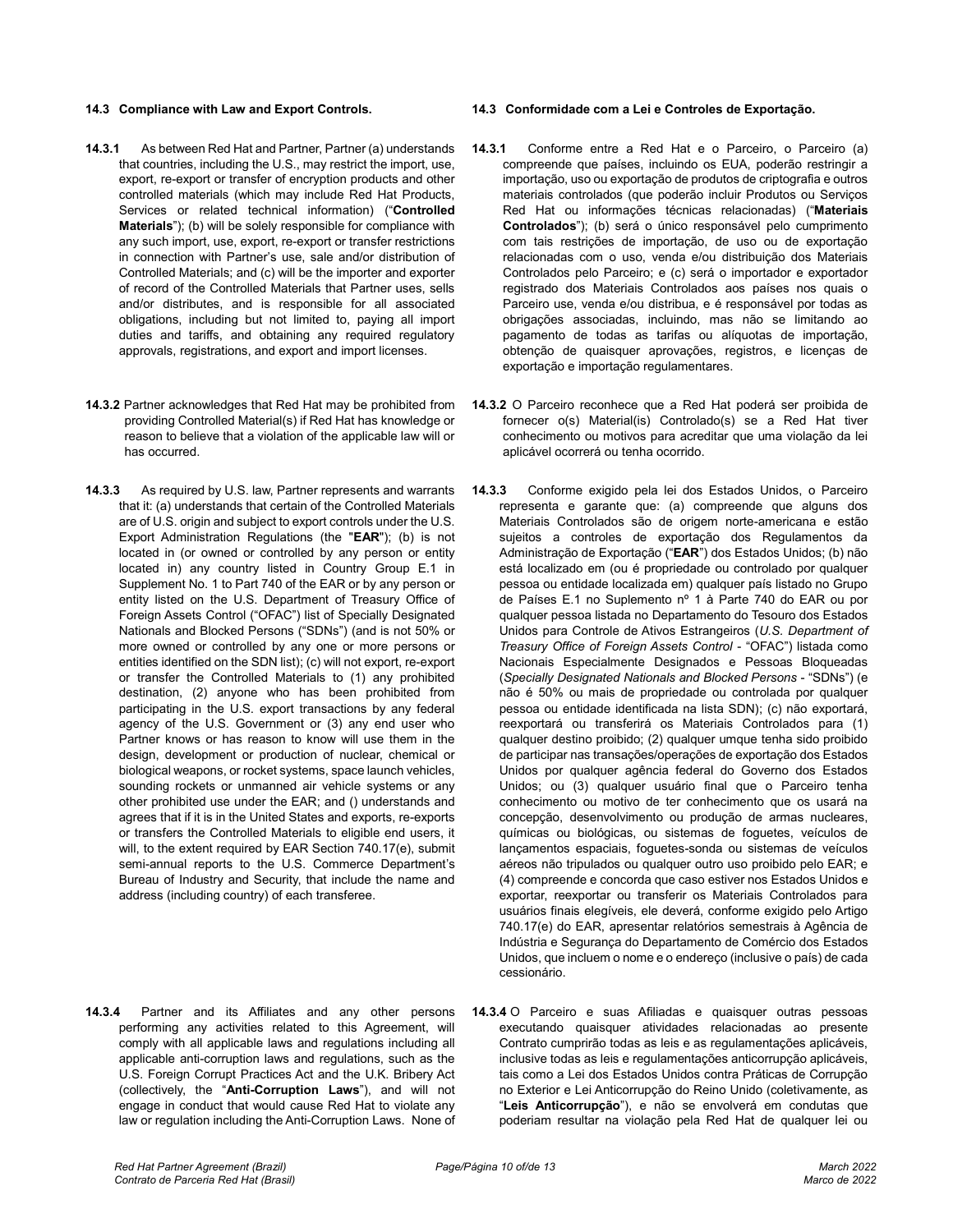Partner or its Affiliates, or any other persons performing activities related to this Agreement shall, directly or indirectly, offer, pay, promise to pay, or authorize the payment of anything of value to any government or public official to influence that government or public official in his or her official capacity, in order to retain or obtain business for Partner or Red Hat, or to secure any improper advantage for Partner or Red Hat. For purposes of this Agreement, government or public official includes employees and officers of a government agency, department or instrumentality, as well as the employees or officers of government-owned or government-controlled companies, public international organizations, political parties and candidates for political office. None of Partner or its Affiliates, or any other persons performing activities related to this Agreement shall, directly or indirectly, offer, promise or give a financial or other advantage to any person in order to induce the recipient to improperly perform any relevant function or activity, or to reward the recipient for the improper performance of any relevant function or activity, nor shall they solicit or accept a financial or other advantage from any person in exchange for the improper performance of any relevant function or activity. Partner will not submit any falsified documents or records to Red Hat. Partner will not permit its resellers or partners or any other third-party business partners (collectively, "**Supply Chain Entities**") acting on behalf of Partner in connection with the services performed under this Agreement to do anything that would violate or cause Red Hat to violate any law or regulation including the Anti-Corruption Laws. If Red Hat believes that Partner or any Supply Chain Entity has breached or may breach any of the provisions of this Section or a notice is provided pursuant to this Section, Red Hat may terminate the Agreement or suspend its performance without any liability to Partner.

- **14.3.5** Partner will not engage in any activity that is prohibited under the Anti-boycotting Act (50 USCA 2407 and the Restrictive Trade Practices or Boycotts Regulations of the EAR (set forth in 15 CFR Part 760) and shall comply with any applicable reporting requirements thereunder.
- **14.4 No Assignment.** This Agreement is only assignable by Partner with Red Hat's prior written consent. Any assignment made by Partner without Red Hat's prior written consent will be void and Red Hat will not be required to recognize the assignment. Red Hat may assign any or all of its rights and delegate or novate any or all of its obligations hereunder without the prior approval of Partner. At the request of Red Hat, Partner will execute any papers or documents reasonably necessary to give effect to such assignment or novation. Partner shall promptly notify Red Hat of any material change to its ownership structure.
- **14.5 Independent Contractor.** Partner and Red Hat are independent contractors for all purposes, without express or implied authority to bind the other. Neither Party nor its employees, agents or contractors are entitled to any employee benefits of the other. Each Party will be responsible for all costs and expenses incident to performing its business. Nothing in this Agreement shall be deemed to constitute a

regulamentação, inclusive as Leis Anticorrupção. Nenhum Parceiro ou suas Afiliadas, ou quaisquer outras pessoas executando quaisquer atividades relacionadas ao presente Contrato devem, direta ou indiretamente, oferecer, pagar, prometer pagamento, ou autorizar pagamento de qualquer valor para funcionário públicos ou do governo, com o objetivo de influenciar o funcionário público ou do governo em sua função oficial, para reter ou obter negócios para o Parceiro ou para a Red Hat, ou para asegurar qualquer vantagem indevida para o Parceiro ou para a Red Hat. Para os fins do presente Contrato, funcionário público ou do governo inclui funcionários e oficiais de uma agência, departamento ou entidade instrumental do governo, bem como os funcionários ou oficiais de empresas estatais ou controladas pelo governo, organizações públicas internacionais, partidos políticos e candidatos a cargos políticos. Nenhum Parceiro ou suas Afiliadas, ou qualquer outra pessoa executando quaisquer atividades relacionadas com o presente Contrato, deverá oferecer, prometer ou dar, direta ou indiretamente, qualquer vantagem financeira ou outra vantagem a qualquer pessoa com o objetivo de induzir o recebedor a realizar indevidamente qualquer função ou atividade relevante, ou recompensar o recebedor por realizar indevidamente qualquer função ou atividade relevante, nem deverá qualquer pessoa solicitar ou aceitar qualquer vantagem financeira ou outra vantagem de qualquer pessoa em troca de realizar indevidamente qualquer função ou atividade relevante. O Parceiro não deve apresentar à Red Hat quaisquer documentos ou registos falsificados. O Parceiro não permitirá que os seus revendedores ou parceiros ou quaisquer parceiros comerciais terceiros (coletivamente, "**Entidades da Cadeia de Fornecimento**"), atuando em nome do Parceiro em relação aos serviços prestados decorrentes do presente Contrato façam qualquer coisa que viole ou que resulte na violação pela Red Hat de qualquer lei ou regulamentação, incluindo as Leis Anticorrupção. Caso a Red Hat acredite que o Parceiro ou qualquer Entidade da Cadeia de Fornecimento tenham violado ou possam vir a violar qualquer uma das disposições desta Cláusula ou uma notificação seja fornecida nos termos desta Cláusula, a Red Hat poderá rescindir este Contrato ou suspender sua atuaçãosem qualquer responsabilidade em face do Parceiro.

- **14.3.5** O Parceiro não participará de qualquer atividade que seja proibida pela Lei Contra Boicote (50 USCA 2407, Parte 760) e as Práticas Restritivas de Compercio ou Regulamentações de Boicote (*Restrictive Trade Practices or Boycotts Regulations*) da EAR (estabelecidas em *15 CFR Part 760*) e devem cumprir com quaisquer requisitos de denúncia nas situações aplicáveis.
- **14.4 Sem Cessão.** Este Contrato somente poderá ser cedido pelo Parceiro mediante o consentimento prévio e por escrito da Red Hat. Qualquer cessão feita pelo Parceiro sem o consentimento prévio e por escrito da Red Hat será nula e a Red Hat não terá a obrigação de reconhecer a cessão. A Red Hat poderá ceder qualquer um dos seus direitos, ou todos eles, e delegar ou novar qualquer ou todas as suas obrigações nos termos deste Contrato sem a aprovação prévia do Parceiro. Mediante solicitação da Red Hat, o Parceiro assinará quaisquer papéis ou documentos que forem considerados razoavelmente necessários para dar efeitos a tal cessão ou novação. O Parceiro notificará prontamente a Red Hat de qualquer alteração substancial na sua estrutura societária.
- **14.5 Contratantes Independente.** O Parceiro e a Red Hat são contratantes independentes para todos as finalidades, sem nenhuma autoridade expressa ou implícita para vincular ao outro. Nenhuma das Partes, nem seus funcionários, agentes ou contratados, tem direito aos benefícios trabalhistas da outra. Cada uma das Partes será responsável por todos os custos e despesas que incidem na realização dos seus negócios. Nada neste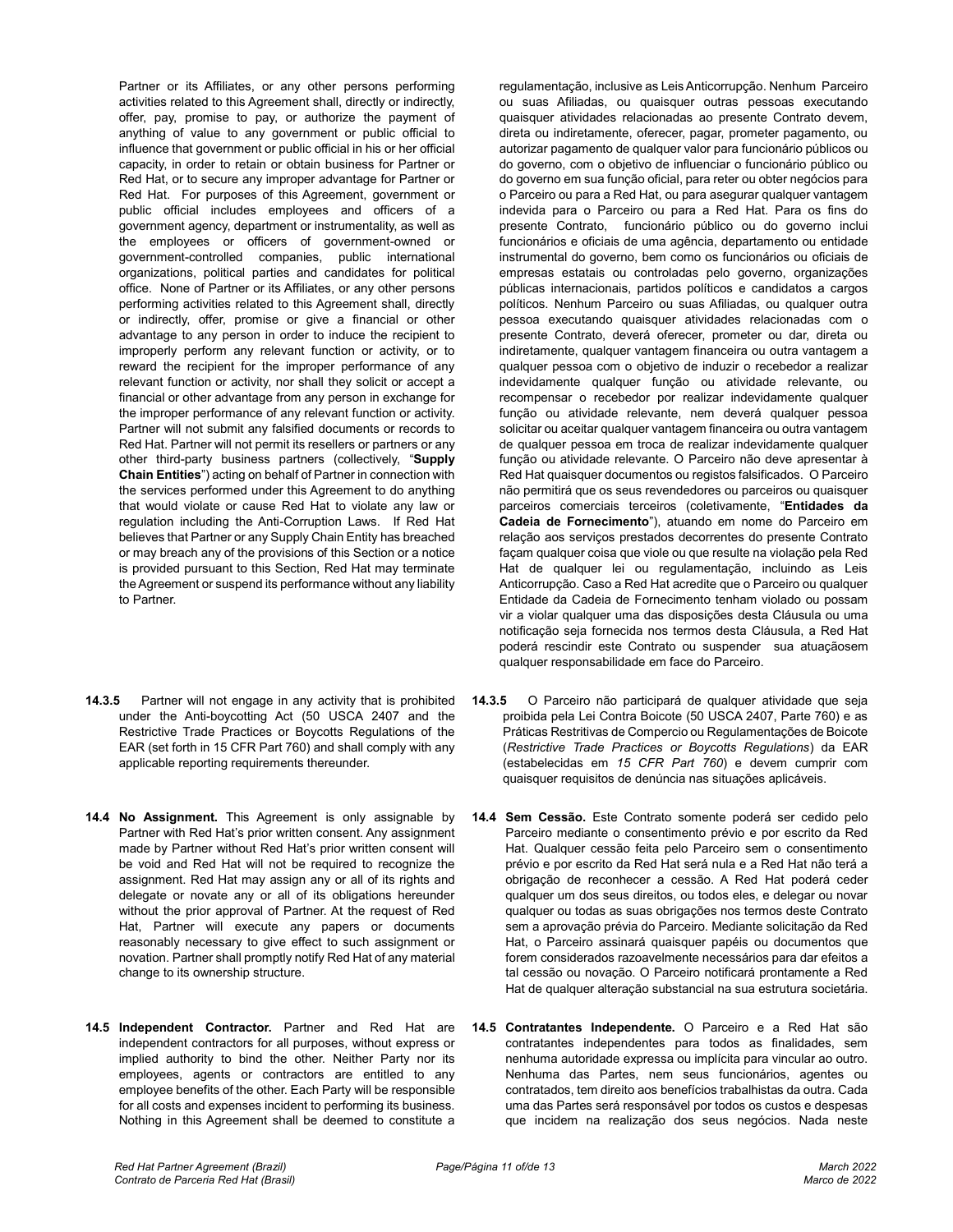partnership or to create a relationship of principal and agent between the Parties for any purpose. Red Hat is responsible solely for the taxes, withholdings and other payments levied in connection with its own personnel. Partner hereby consents to be joined in any action or proceeding in which Red Hat is a defendant and for which Partner is required to indemnify Red Hat pursuant to the provisions of the Agreement.

**14.6 Force Majeure.** Neither Party will be liable for nonperformance or delays caused by acts of God, wars, riots, strikes, fires, floods, earthquakes, government restrictions, terrorist acts or other causes beyond its reasonable control. Upon the occurrence of any of the foregoing, the date of performance will be deferred for a period of time equal to the time lost by reason of the delay. This section does not relieve either Party of its obligation(s) to make payments.

#### **15. Miscellaneous.**

(a) All headings contained in this Agreement are inserted for identification and convenience, and will not be deemed part of this Agreement for purposes of interpretation. (b) If any provision of this Agreement is held invalid or unenforceable for any reason, but would be valid and enforceable if appropriately modified, then such provision will apply with the modification necessary to make it valid and enforceable. If such provision cannot be so modified, the Parties agree that such invalidity will not affect the validity of the remaining provisions of the Agreement. (c) The delay or failure of either Party to exercise any rights hereunder will not constitute or be deemed a waiver or forfeiture of such rights. No waiver will be valid unless in writing and signed by an authorized representative of the Party against whom such waiver or forfeiture is sought to be enforced. (d) If there is a conflict between the Partner Terms and Conditions in this Appendix 1 and any applicable Program Appendix, Program Guide(s), End User License Agreement or any other Program literature, the terms will be interpreted in the following order (1) the applicable Program Appendix, (2) the Partner Terms and Conditions, (3) the End User License Agreement and, (4) the Program Guide. (e) Except as otherwise provided in Section 2, this Agreement may not be changed except by written instrument signed by authorized signatories of the Parties that makes specific reference to this Agreement. (f) This Agreement may be executed in counterparts, each of which will be deemed an original and all of which will constitute one and the same instrument. The Parties may exchange electronic signatures and signature pages electronically and such signatures will be effective to bind the Parties. (g) The Parties acknowledge that they have each reviewed and participated in settling the terms of this Agreement. Furthermore, the Parties agree that any rule of construction to the effect that any ambiguities are to be resolved against the drafting Party will not be employed in the interpretation or construction of this Agreement. (h) This Agreement has been prepared, negotiated and signed in English, and English is the controlling language of this Agreement.

# **16.Waiver of Jury Trial**

TO THE FULLEST EXTENT PERMITTED BY APPLICABLE LAW, EACH PARTY WAIVES THE RIGHT TO TRIAL BY JURY IN ANY LEGAL PROCEEDING ARISING OUT OF OR RELATING TO Contrato será interpretado no sentido de construir uma sociedade ou de criar uma relação de mandante e mandatário entre as Partes para qualquer finalidade. A Red Hat é responsável somente pelos impostos, retenções e outros pagamentos cobrados em conexão com o seu próprio pessoal. O Parceiro consente por meio deste juntar-se a qualquer ação ou processo no qual a Red Hat seja ré e para o qual seja exigido que o Parceiro indenize a Red Hat nos termos das disposições deste Contrato.

**14.6 Força Maior.** Nenhuma das Partes será responsável pelo descumprimento ou atraso causados por atos de força maior, guerras, tumultos de ordem pública, greves, incêndios, inundações, terremotos, restrições governamentais, atos terroristas ou outras causas que estiverem além de seu controle razoável. Após a ocorrência de qualquer um dos precedentes, a data de execução será deferida por um período de tempo equivalente ao tempo perdido por motivo do atraso. Esta cláusula não isenta nenhuma das Partes da(s) sua(s) obrigação(ões) de realizar pagamentos.

#### **15. Outras Disposições.**

(a) Todos os títulos contidos neste Contrato são inseridos por motivos de identificação e conveniência, e não serão considerados como parte deste Contrato para fins interpretativos. (b) Caso qualquer disposição deste Contrato for considerada inválida ou inexequível por qualquer motivo, mas seria válida e exequível se adequadamente alterada, então tal disposição aplicará com a alteração necessária para que se torne válida e exequível. Caso tal disposição não possa ser modificada, as Partes concordam que tal invalidez não afetará a validade das demais disposições do Contrato. (c) O atraso ou o não cumprimento por parte de qualquer uma das Partes no exercício de quaisquer direitos nos termos do presente não constituirá nem será interpretada como uma renúncia ou uma caducidade de tais direitos. Nenhuma renúncia será válida salvo se feita por escrito e assinada por um representante autorizado da Parte contra a qual tal renúncia ou caducidade pretende ser aplicada. Caso haja conflito entre os Termos Gerais de Parceria neste Anexo 1 e qualquer Anexo de Programa aplicável, Guia(s) de Programa, Contrato de Licença de Usuário Final ou qualquer outro documento do Programa, os termos serão interpretados na seguinte ordem (1) o Anexo de Programa aplicável, (2) os Termos Gerais de Parceria, (3) o Contrato de Licença do Usuário Final, e (4) o Guia de Programa. (e) Salvo disposição em contrário na Cláusula 2, este Contrato não poderá ser alterado, exceto por meio de um instrumento por escrito e assinado por signatários autorizados das Partes que faz referência específica a este Contrato. (f) Este Contrato poderá ser assinado em vias iguais, cada uma das quais será considerada original e todas em conjunto constituirão um único e mesmo instrumento. As Partes poderão trocar assinaturas eletrônicas e páginas de assinatura por meio eletrônico, e estas assinaturas serão eficazes para vincular as Partes. (g) As Partes reconhecem que cada uma delas analisou e participou no estabelecimento dos termos deste Contrato. Além disso, as Partes concordam que qualquer regra de interpretação no sentido de que quaisquer ambiguidades devem ser resolvidas contra a Parte elaboradora não serão aplicadas na interpretação ou entendimento deste Contrato. (h) Este Contrato foi preparado, negociado e assinado em inglês, e o inglês é o idioma que rege este Contrato.

#### **16. Renúncia ao Julgamento pelo Júri**

NA EXTENSÃO MÁXIMA PERMITIDA PELA LEI APLICÁVEL, CADA PARTE RENUNCIA AO DIREITO DE JULGAMENTO PELO JÚRI EM QUALQUER PROCESSO JUDICIAL DECORRENTE OU